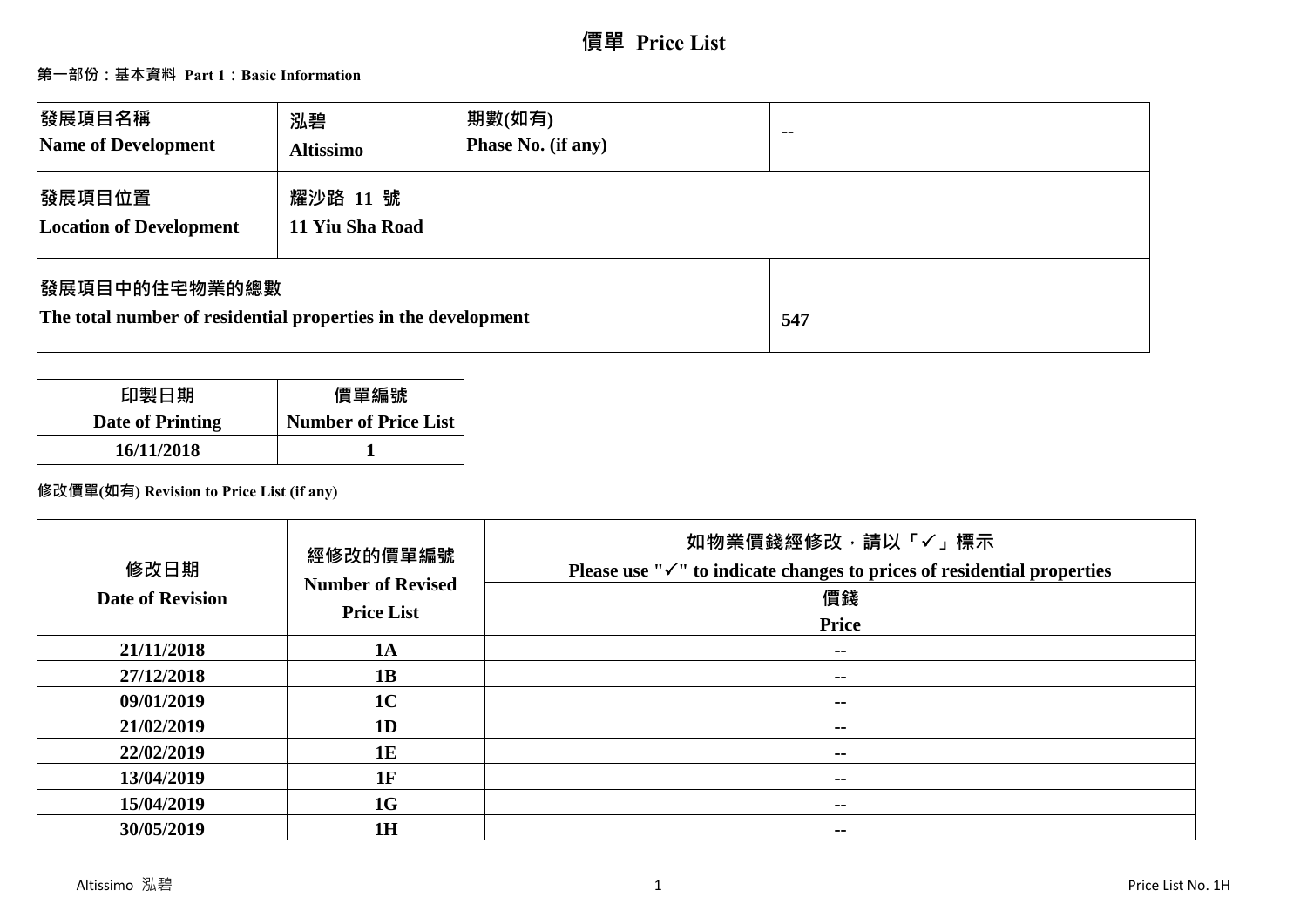# 第二部份:面積及售價資料 Part 2: Information on Area and Price

|                                  | 物業的描述<br>Description of<br><b>Residential Property</b> |              | 實用面積<br>(包括露台·工作平台及陽台 如有)<br>平方米(平方呎)                                                                 | 售價(元)      | 實用面積<br>每平方米/呎售價<br>元·每平方米                                                     |                                            |                     |                          |    | 平方米(平方呎)<br>sq. metre (sq. ft.) | 其他指明項目的面積(不計算入實用面積)<br>Area of other specified items (Not included in the Saleable Area) |            |                 |               |            |
|----------------------------------|--------------------------------------------------------|--------------|-------------------------------------------------------------------------------------------------------|------------|--------------------------------------------------------------------------------|--------------------------------------------|---------------------|--------------------------|----|---------------------------------|------------------------------------------------------------------------------------------|------------|-----------------|---------------|------------|
| 大廈<br>名稱<br><b>Block</b><br>Name | 樓層<br>Floor                                            | 單位<br>Unit   | Saleable Area<br>(including balcony, utility platform and<br>verandah, if any)<br>sq. metre (sq. ft.) | Price (\$) | (元·每平方呎)<br>Unit Rate of Saleable Area<br>\$ per sq. metre<br>$$$ per sq. ft.) | 空調機房<br>Air-<br>Conditioning<br>plant room | 窗台<br>Bay<br>window | 閣樓<br>Cockloft Flat roof | 平台 | 花園<br>Garden                    | 停車位<br>Parking<br>space                                                                  | 天台<br>Roof | 梯屋<br>Stairhood | 前庭<br>Terrace | 庭院<br>Yard |
| T <sub>2</sub>                   |                                                        | A            | 81.620 (879)<br>露台 Balcony: 2.931 (32);<br>工作平台 Utility Platform: $1.500(16)$                         | 15,224,000 | 186,523 (17,320)                                                               |                                            |                     |                          |    |                                 |                                                                                          |            |                 |               |            |
| T <sub>2</sub>                   |                                                        | $\, {\bf B}$ | 44.638 (480)<br>露台 Balcony: 2.000 (22);<br>工作平台 Utility Platform: 1.500 (16)                          | 8,534,000  | 191,182 (17,779)                                                               |                                            |                     |                          |    |                                 |                                                                                          |            |                 |               |            |
| T <sub>2</sub>                   |                                                        | $\mathbf C$  | 43.631 (470)<br>露台 Balcony: 2.000 (22);<br>工作平台 Utility Platform: 1.500 (16)                          | 7,776,000  | 178,222 (16,545)                                                               |                                            |                     |                          |    |                                 |                                                                                          |            |                 |               |            |
| T <sub>2</sub>                   | -1                                                     | D            | 81.399 (876)<br>露台 Balcony: 2.954 (32);<br>工作平台 Utility Platform: 1.500 (16)                          | 14,146,000 | 173,786 (16,148)                                                               |                                            |                     |                          |    |                                 |                                                                                          |            |                 |               |            |
| T <sub>2</sub>                   | 1                                                      | E            | 49.000 (527)<br>露台 Balcony: 2.000 (22);<br>工作平台 Utility Platform: 0.000 (0)                           | 9,248,000  | 188,735 (17,548)                                                               |                                            |                     |                          |    |                                 |                                                                                          |            |                 |               |            |
| T <sub>2</sub>                   |                                                        | H            | 29.346 (316)<br>露台 Balcony: 2.000 (22);<br>工作平台 Utility Platform: 0.000 (0)                           | 6,183,000  | 210,693 (19,566)                                                               |                                            |                     |                          |    |                                 |                                                                                          |            |                 |               |            |

 $\Gamma$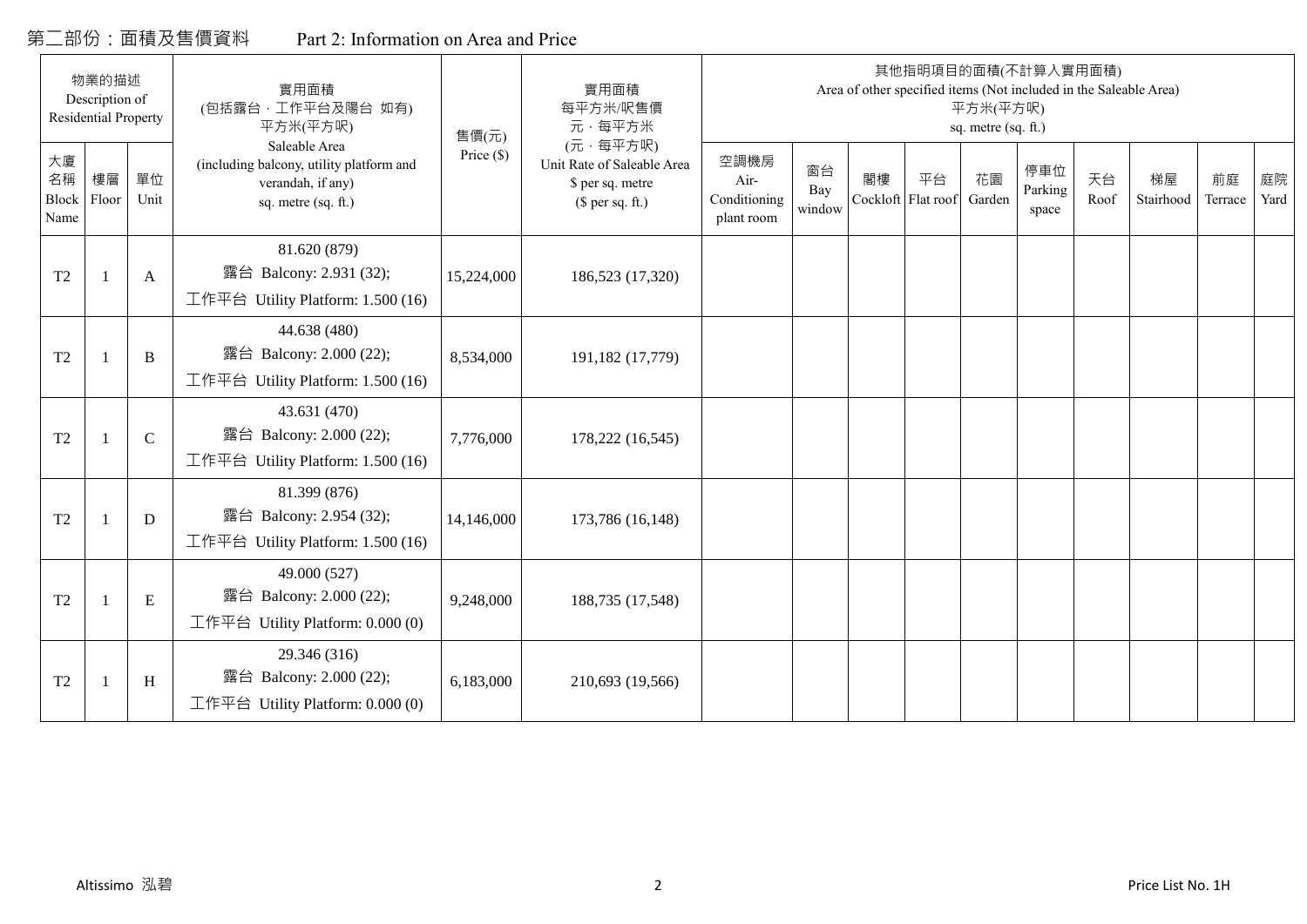|                                  | 物業的描述<br>Description of<br><b>Residential Property</b> |               | 實用面積<br>(包括露台,工作平台及陽台 如有)<br>平方米(平方呎)                                                                 | 售價(元)        | 實用面積<br>每平方米/呎售價<br>元·每平方米                                                     |                                            |                     |    |                                 | 平方米(平方呎)<br>sq. metre (sq. ft.) | 其他指明項目的面積(不計算入實用面積)     |            | Area of other specified items (Not included in the Saleable Area) |               |            |
|----------------------------------|--------------------------------------------------------|---------------|-------------------------------------------------------------------------------------------------------|--------------|--------------------------------------------------------------------------------|--------------------------------------------|---------------------|----|---------------------------------|---------------------------------|-------------------------|------------|-------------------------------------------------------------------|---------------|------------|
| 大廈<br>名稱<br><b>Block</b><br>Name | 樓層<br>Floor                                            | 單位<br>Unit    | Saleable Area<br>(including balcony, utility platform and<br>verandah, if any)<br>sq. metre (sq. ft.) | Price $(\$)$ | (元·每平方呎)<br>Unit Rate of Saleable Area<br>\$ per sq. metre<br>$$$ per sq. ft.) | 空調機房<br>Air-<br>Conditioning<br>plant room | 窗台<br>Bay<br>window | 閣樓 | 平台<br>Cockloft Flat roof Garden | 花園                              | 停車位<br>Parking<br>space | 天台<br>Roof | 梯屋<br>Stairhood                                                   | 前庭<br>Terrace | 庭院<br>Yard |
| T <sub>2</sub>                   | $\overline{2}$                                         | A             | 81.620 (879)<br>露台 Balcony: 2.931 (32);<br>工作平台 Utility Platform: 1.500 (16)                          | 15,254,000   | 186,890 (17,354)                                                               |                                            |                     |    |                                 |                                 |                         |            |                                                                   |               |            |
| T <sub>2</sub>                   | $\overline{2}$                                         | B             | 44.638 (480)<br>露台 Balcony: 2.000 (22);<br>工作平台 Utility Platform: 1.500 (16)                          | 8,551,000    | 191,563 (17,815)                                                               |                                            |                     |    |                                 |                                 |                         |            |                                                                   |               |            |
| T <sub>2</sub>                   | $\overline{2}$                                         | $\mathcal{C}$ | 43.631 (470)<br>露台 Balcony: 2.000 (22);<br>工作平台 Utility Platform: $1.500(16)$                         | 7,933,000    | 181,820 (16,879)                                                               |                                            |                     |    |                                 |                                 |                         |            |                                                                   |               |            |
| T2                               | $\overline{2}$                                         | D             | 81.399 (876)<br>露台 Balcony: 2.954 (32);<br>工作平台 Utility Platform: $1.500(16)$                         | 15,032,000   | 184,671 (17,160)                                                               |                                            |                     |    |                                 |                                 |                         |            |                                                                   |               |            |
| T <sub>2</sub>                   | $\overline{2}$                                         | E             | 49.000 (527)<br>露台 Balcony: 2.000 (22);<br>工作平台 Utility Platform: $0.000(0)$                          | 9,266,000    | 189, 102 (17, 583)                                                             |                                            |                     |    |                                 |                                 |                         |            |                                                                   |               |            |
| T <sub>2</sub>                   | $\overline{2}$                                         | H             | 29.346 (316)<br>露台 Balcony: 2.000 (22);<br>工作平台 Utility Platform: $0.000(0)$                          | 6,195,000    | 211,102 (19,604)                                                               |                                            |                     |    |                                 |                                 |                         |            |                                                                   |               |            |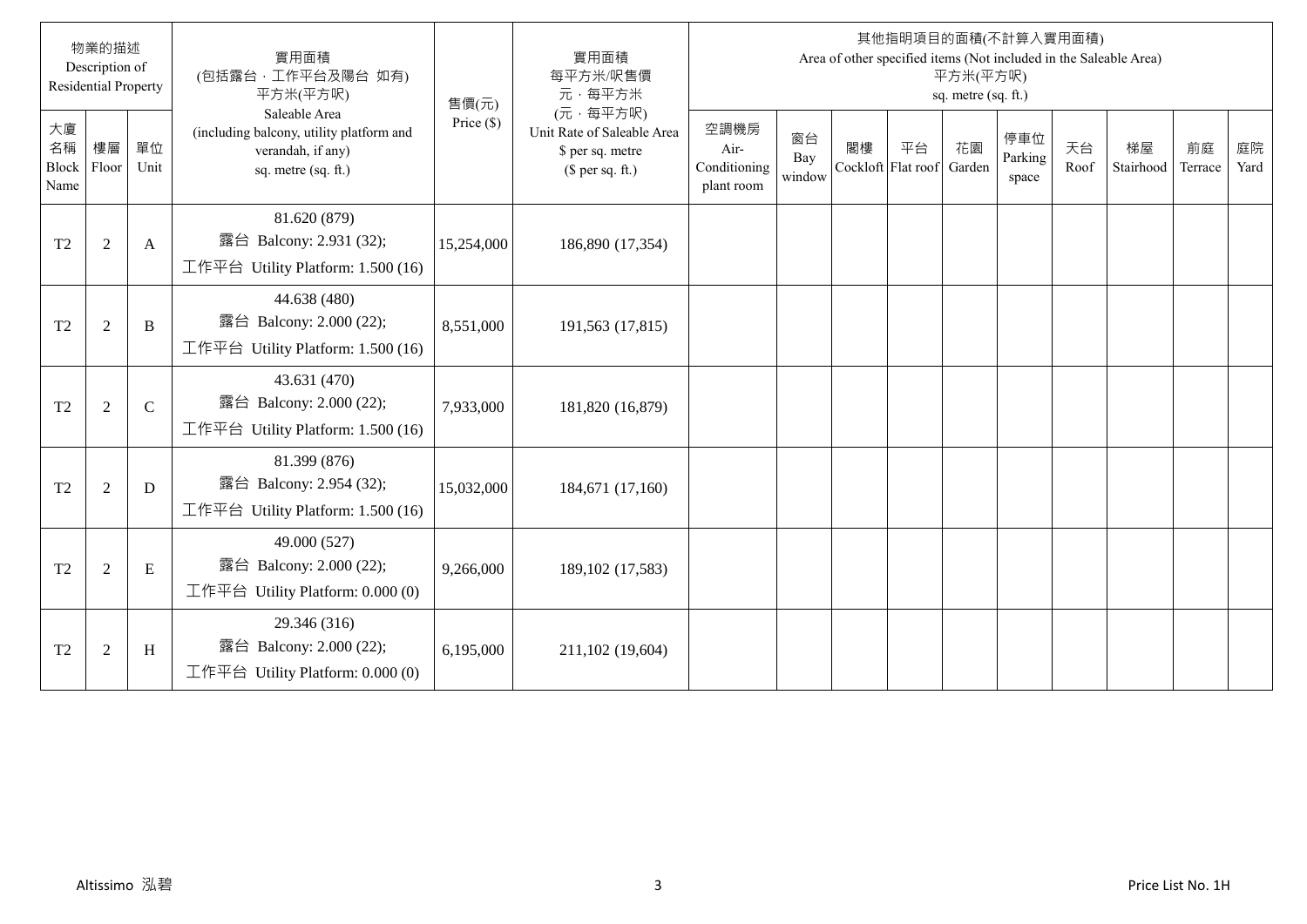|                           | 物業的描述<br>Description of<br><b>Residential Property</b> |               | 實用面積<br>(包括露台,工作平台及陽台 如有)<br>平方米(平方呎)                                                                 | 售價(元)        | 實用面積<br>每平方米/呎售價<br>元·每平方米                                                     |                                            |                     |    |                                 | 平方米(平方呎)<br>sq. metre (sq. ft.) | 其他指明項目的面積(不計算入實用面積)     |            | Area of other specified items (Not included in the Saleable Area) |               |            |
|---------------------------|--------------------------------------------------------|---------------|-------------------------------------------------------------------------------------------------------|--------------|--------------------------------------------------------------------------------|--------------------------------------------|---------------------|----|---------------------------------|---------------------------------|-------------------------|------------|-------------------------------------------------------------------|---------------|------------|
| 大廈<br>名稱<br>Block<br>Name | 樓層<br>Floor                                            | 單位<br>Unit    | Saleable Area<br>(including balcony, utility platform and<br>verandah, if any)<br>sq. metre (sq. ft.) | Price $(\$)$ | (元·每平方呎)<br>Unit Rate of Saleable Area<br>\$ per sq. metre<br>$$$ per sq. ft.) | 空調機房<br>Air-<br>Conditioning<br>plant room | 窗台<br>Bay<br>window | 閣樓 | 平台<br>Cockloft Flat roof Garden | 花園                              | 停車位<br>Parking<br>space | 天台<br>Roof | 梯屋<br>Stairhood                                                   | 前庭<br>Terrace | 庭院<br>Yard |
| T <sub>2</sub>            | 3                                                      | B             | 44.638 (480)<br>露台 Balcony: 2.000 (22);<br>工作平台 Utility Platform: 1.500 (16)                          | 8,568,000    | 191,944 (17,850)                                                               |                                            |                     |    |                                 |                                 |                         |            |                                                                   |               |            |
| T <sub>2</sub>            | $\overline{3}$                                         | $\mathcal{C}$ | 43.631 (470)<br>露台 Balcony: 2.000 (22);<br>工作平台 Utility Platform: 1.500 (16)                          | 7,949,000    | 182,187 (16,913)                                                               |                                            |                     |    |                                 |                                 |                         |            |                                                                   |               |            |
| T <sub>2</sub>            | $\mathfrak{Z}$                                         | D             | 81.399 (876)<br>露台 Balcony: 2.954 (32);<br>工作平台 Utility Platform: $1.500(16)$                         | 15,062,000   | 185,039 (17,194)                                                               |                                            |                     |    |                                 |                                 |                         |            |                                                                   |               |            |
| T <sub>2</sub>            | $\mathfrak{Z}$                                         | E             | 49.000 (527)<br>露台 Balcony: 2.000 (22);<br>工作平台 Utility Platform: $0.000(0)$                          | 9,285,000    | 189,490 (17,619)                                                               |                                            |                     |    |                                 |                                 |                         |            |                                                                   |               |            |
| T <sub>2</sub>            | $\mathfrak{Z}$                                         | H             | 29.346 (316)<br>露台 Balcony: 2.000 (22);<br>工作平台 Utility Platform: 0.000 (0)                           | 6,238,000    | 212,567 (19,741)                                                               |                                            |                     |    |                                 |                                 |                         |            |                                                                   |               |            |
| T <sub>2</sub>            | 5                                                      | B             | 44.638 (480)<br>露台 Balcony: 2.000 (22);<br>工作平台 Utility Platform: $1.500(16)$                         | 8,585,000    | 192,325 (17,885)                                                               |                                            |                     |    |                                 |                                 |                         |            |                                                                   |               |            |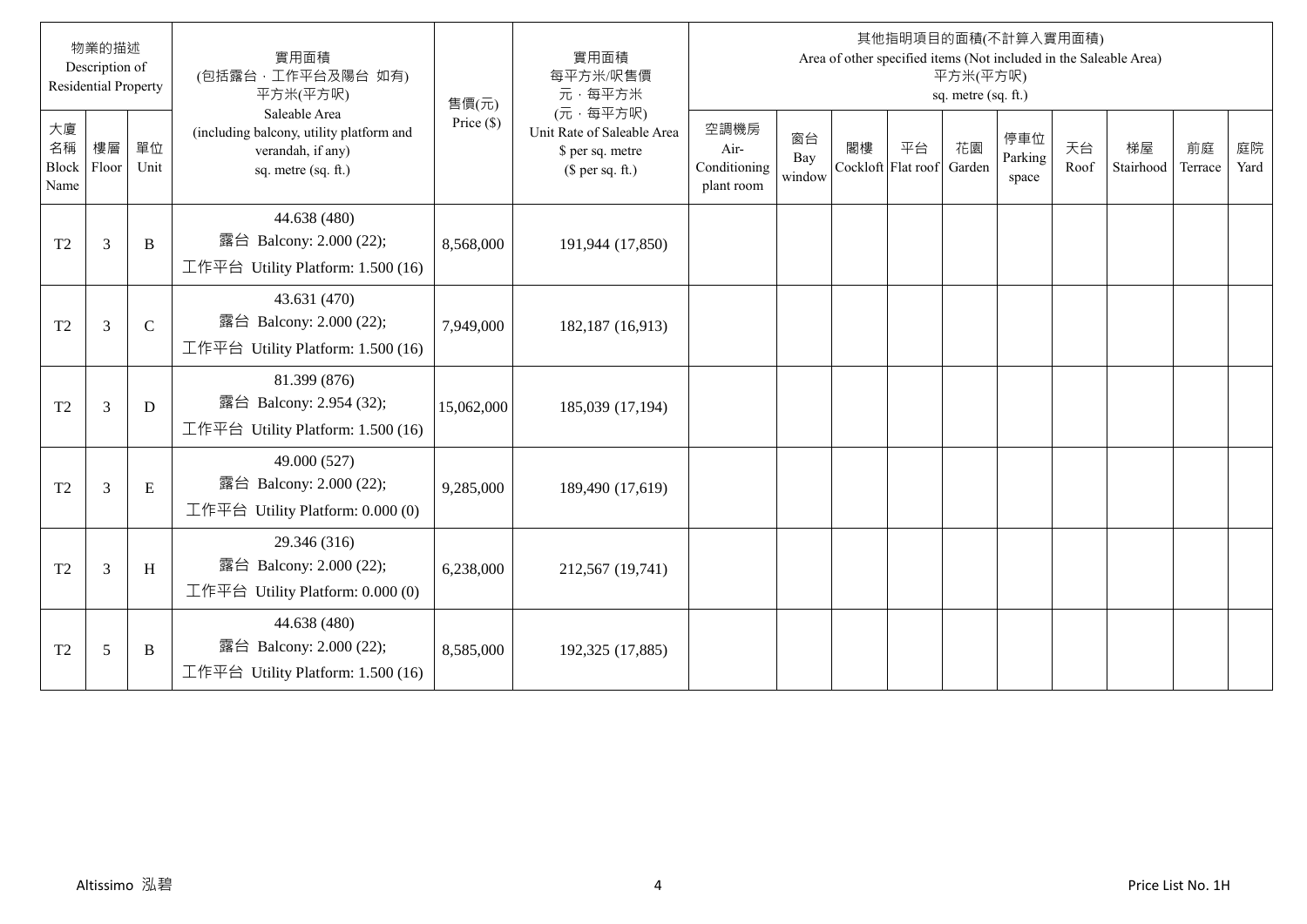|                           | 物業的描述<br>Description of<br><b>Residential Property</b> |              | 實用面積<br>(包括露台,工作平台及陽台 如有)<br>平方米(平方呎)                                                                 | 售價(元)        | 實用面積<br>每平方米/呎售價<br>元·每平方米                                                     |                                            |                     |    | 其他指明項目的面積(不計算入實用面積)<br>Area of other specified items (Not included in the Saleable Area) | 平方米(平方呎)<br>sq. metre (sq. ft.) |                         |            |                 |               |            |
|---------------------------|--------------------------------------------------------|--------------|-------------------------------------------------------------------------------------------------------|--------------|--------------------------------------------------------------------------------|--------------------------------------------|---------------------|----|------------------------------------------------------------------------------------------|---------------------------------|-------------------------|------------|-----------------|---------------|------------|
| 大廈<br>名稱<br>Block<br>Name | 樓層<br>Floor                                            | 單位<br>Unit   | Saleable Area<br>(including balcony, utility platform and<br>verandah, if any)<br>sq. metre (sq. ft.) | Price $(\$)$ | (元·每平方呎)<br>Unit Rate of Saleable Area<br>\$ per sq. metre<br>(\$ per sq. ft.) | 空調機房<br>Air-<br>Conditioning<br>plant room | 窗台<br>Bay<br>window | 閣樓 | 平台<br>Cockloft Flat roof                                                                 | 花園<br>Garden                    | 停車位<br>Parking<br>space | 天台<br>Roof | 梯屋<br>Stairhood | 前庭<br>Terrace | 庭院<br>Yard |
| T <sub>2</sub>            | 5                                                      | $\mathsf{C}$ | 43.631 (470)<br>露台 Balcony: 2.000 (22);<br>工作平台 Utility Platform: $1.500(16)$                         | 7,964,000    | 182,531 (16,945)                                                               |                                            |                     |    |                                                                                          |                                 |                         |            |                 |               |            |
| T <sub>2</sub>            | 5                                                      | D            | 81.399 (876)<br>露台 Balcony: 2.954 (32);<br>工作平台 Utility Platform: $1.500(16)$                         | 15,409,000   | 189,302 (17,590)                                                               |                                            |                     |    |                                                                                          |                                 |                         |            |                 |               |            |
| T <sub>2</sub>            | 5                                                      | $\mathbf E$  | 49.000 (527)<br>露台 Balcony: 2.000 (22);<br>工作平台 Utility Platform: $0.000(0)$                          | 9,303,000    | 189,857 (17,653)                                                               |                                            |                     |    |                                                                                          |                                 |                         |            |                 |               |            |
| T <sub>2</sub>            | 5                                                      | H            | 29.346 (316)<br>露台 Balcony: 2.000 (22);<br>工作平台 Utility Platform: 0.000 (0)                           | 6,281,000    | 214,033 (19,877)                                                               |                                            |                     |    |                                                                                          |                                 |                         |            |                 |               |            |
| T <sub>2</sub>            | 6                                                      | B            | 44.638 (480)<br>露台 Balcony: 2.000 (22);<br>工作平台 Utility Platform: 1.500 (16)                          | 8,620,000    | 193,109 (17,958)                                                               |                                            |                     |    |                                                                                          |                                 |                         |            |                 |               |            |
| T <sub>2</sub>            | 6                                                      | $\mathsf{C}$ | 43.631 (470)<br>露台 Balcony: 2.000 (22);<br>工作平台 Utility Platform: 1.500 (16)                          | 7,996,000    | 183,264 (17,013)                                                               |                                            |                     |    |                                                                                          |                                 |                         |            |                 |               |            |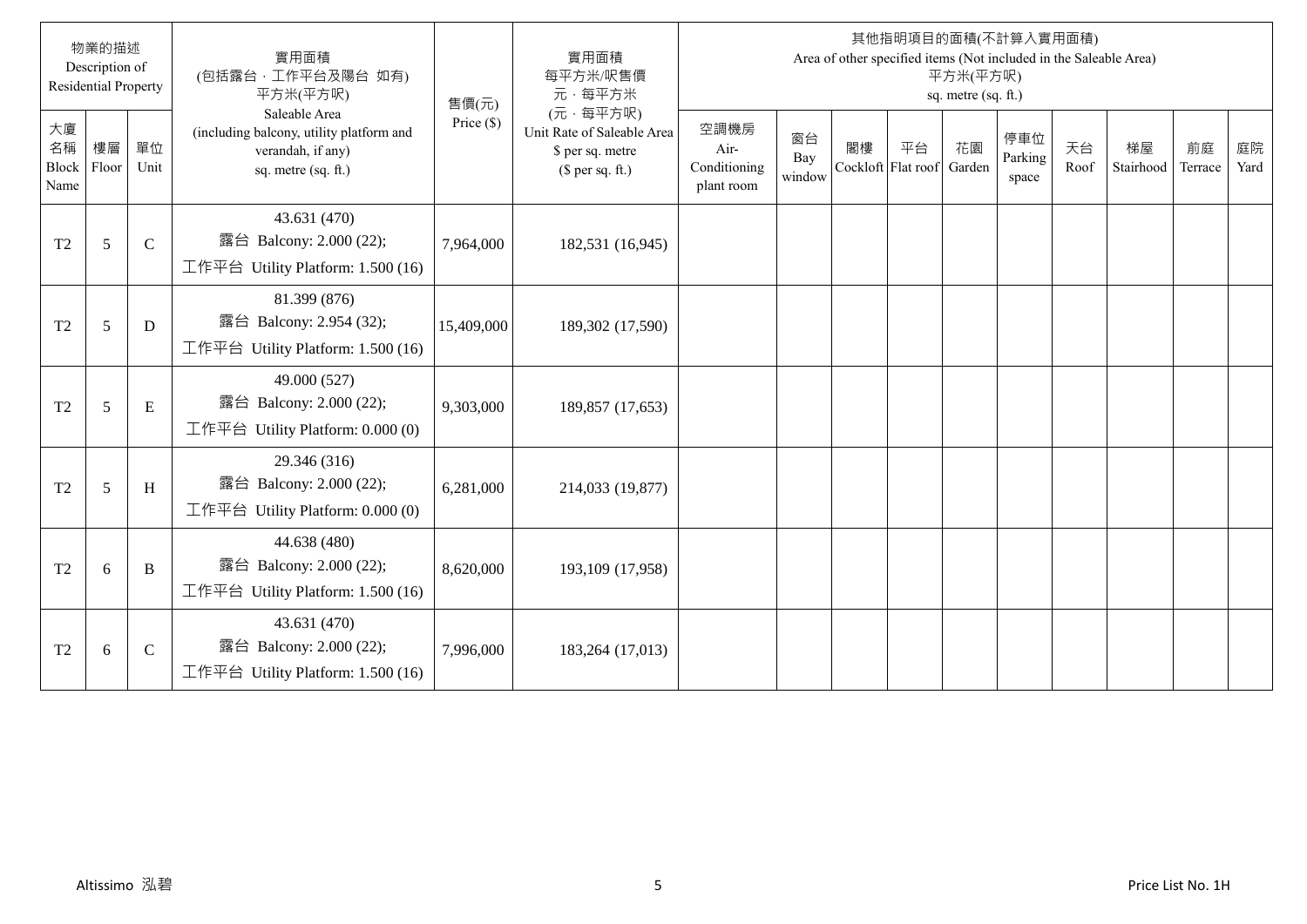|                           | 物業的描述<br>Description of<br><b>Residential Property</b> |               | 實用面積<br>(包括露台,工作平台及陽台 如有)<br>平方米(平方呎)                                                                 | 售價(元)        | 實用面積<br>每平方米/呎售價<br>元·每平方米                                                     |                                            |                     |    |                                 | 平方米(平方呎)<br>sq. metre (sq. ft.) | 其他指明項目的面積(不計算入實用面積)     |            | Area of other specified items (Not included in the Saleable Area) |               |            |
|---------------------------|--------------------------------------------------------|---------------|-------------------------------------------------------------------------------------------------------|--------------|--------------------------------------------------------------------------------|--------------------------------------------|---------------------|----|---------------------------------|---------------------------------|-------------------------|------------|-------------------------------------------------------------------|---------------|------------|
| 大廈<br>名稱<br>Block<br>Name | 樓層<br>Floor                                            | 單位<br>Unit    | Saleable Area<br>(including balcony, utility platform and<br>verandah, if any)<br>sq. metre (sq. ft.) | Price $(\$)$ | (元·每平方呎)<br>Unit Rate of Saleable Area<br>\$ per sq. metre<br>$$$ per sq. ft.) | 空調機房<br>Air-<br>Conditioning<br>plant room | 窗台<br>Bay<br>window | 閣樓 | 平台<br>Cockloft Flat roof Garden | 花園                              | 停車位<br>Parking<br>space | 天台<br>Roof | 梯屋<br>Stairhood                                                   | 前庭<br>Terrace | 庭院<br>Yard |
| T <sub>2</sub>            | 6                                                      | D             | 81.399 (876)<br>露台 Balcony: 2.954 (32);<br>工作平台 Utility Platform: 1.500 (16)                          | 15,470,000   | 190,051 (17,660)                                                               |                                            |                     |    |                                 |                                 |                         |            |                                                                   |               |            |
| T <sub>2</sub>            | 6                                                      | E             | 49.000 (527)<br>露台 Balcony: 2.000 (22);<br>工作平台 Utility Platform: $0.000(0)$                          | 9,340,000    | 190,612 (17,723)                                                               |                                            |                     |    |                                 |                                 |                         |            |                                                                   |               |            |
| T <sub>2</sub>            | 6                                                      | H             | 29.346 (316)<br>露台 Balcony: 2.000 (22);<br>工作平台 Utility Platform: $0.000(0)$                          | 6,337,000    | 215,941 (20,054)                                                               |                                            |                     |    |                                 |                                 |                         |            |                                                                   |               |            |
| T <sub>2</sub>            | $\overline{7}$                                         | B             | 44.638 (480)<br>露台 Balcony: 2.000 (22);<br>工作平台 Utility Platform: 1.500 (16)                          | 9,434,000    | 211,345 (19,654)                                                               |                                            |                     |    |                                 |                                 |                         |            |                                                                   |               |            |
| T <sub>2</sub>            | $7\phantom{.0}$                                        | $\mathcal{C}$ | 43.631 (470)<br>露台 Balcony: 2.000 (22);<br>工作平台 Utility Platform: $1.500(16)$                         | 8,062,000    | 184,777 (17,153)                                                               |                                            |                     |    |                                 |                                 |                         |            |                                                                   |               |            |
| T <sub>2</sub>            | $\overline{7}$                                         | D             | 81.399 (876)<br>露台 Balcony: 2.954 (32);<br>工作平台 Utility Platform: $1.500(16)$                         | 15,516,000   | 190,617 (17,712)                                                               |                                            |                     |    |                                 |                                 |                         |            |                                                                   |               |            |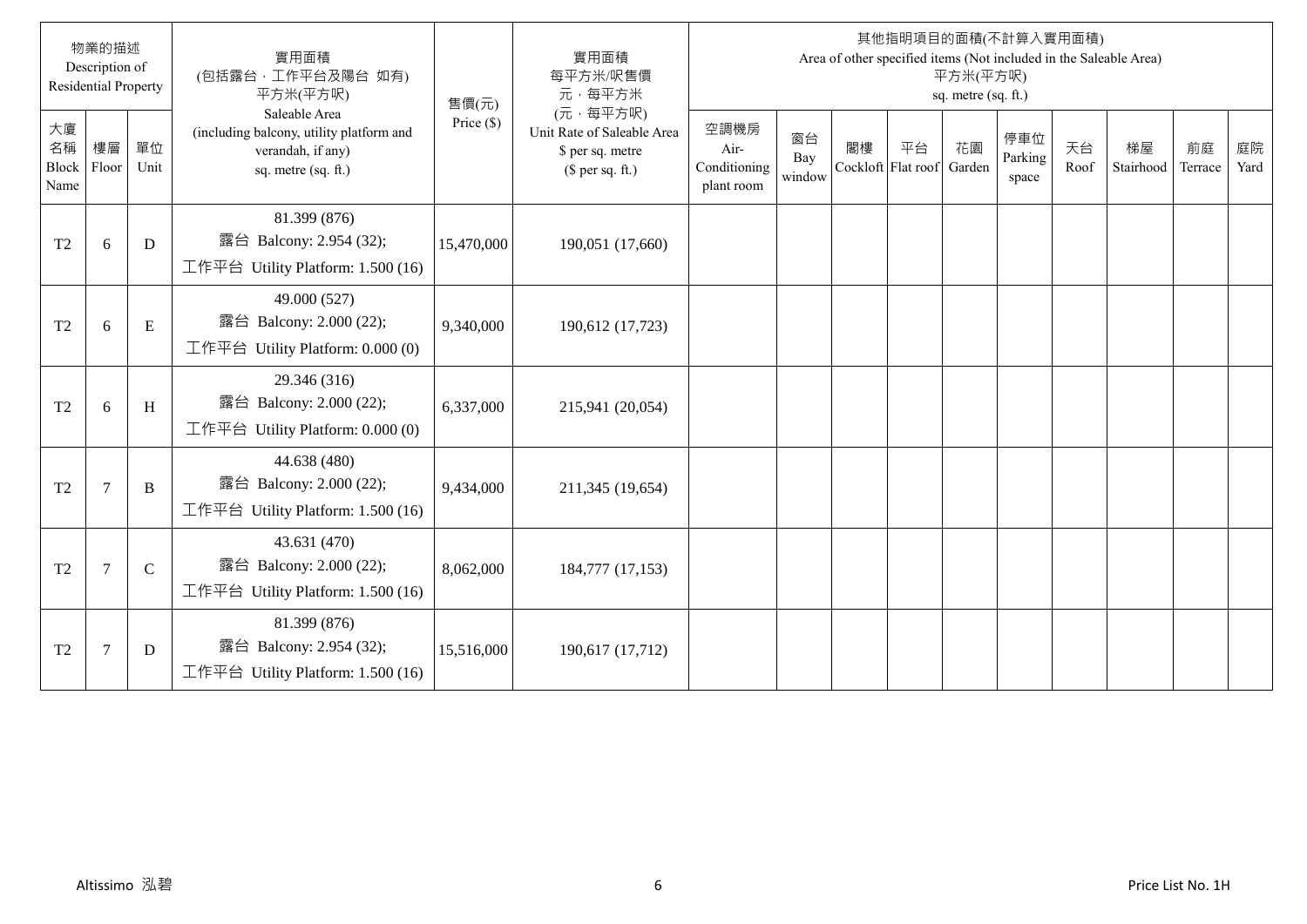|                           | 物業的描述<br>Description of<br><b>Residential Property</b> |               | 實用面積<br>(包括露台,工作平台及陽台 如有)<br>平方米(平方呎)                                                                 | 售價(元)        | 實用面積<br>每平方米/呎售價<br>元·每平方米                                                     |                                            |                     |    |                                 | 平方米(平方呎)<br>sq. metre (sq. ft.) | 其他指明項目的面積(不計算入實用面積)     |            | Area of other specified items (Not included in the Saleable Area) |               |            |
|---------------------------|--------------------------------------------------------|---------------|-------------------------------------------------------------------------------------------------------|--------------|--------------------------------------------------------------------------------|--------------------------------------------|---------------------|----|---------------------------------|---------------------------------|-------------------------|------------|-------------------------------------------------------------------|---------------|------------|
| 大廈<br>名稱<br>Block<br>Name | 樓層<br>Floor                                            | 單位<br>Unit    | Saleable Area<br>(including balcony, utility platform and<br>verandah, if any)<br>sq. metre (sq. ft.) | Price $(\$)$ | (元·每平方呎)<br>Unit Rate of Saleable Area<br>\$ per sq. metre<br>$$$ per sq. ft.) | 空調機房<br>Air-<br>Conditioning<br>plant room | 窗台<br>Bay<br>window | 閣樓 | 平台<br>Cockloft Flat roof Garden | 花園                              | 停車位<br>Parking<br>space | 天台<br>Roof | 梯屋<br>Stairhood                                                   | 前庭<br>Terrace | 庭院<br>Yard |
| T <sub>2</sub>            | $\overline{7}$                                         | E             | 49.000 (527)<br>露台 Balcony: 2.000 (22);<br>工作平台 Utility Platform: $0.000(0)$                          | 9,368,000    | 191,184 (17,776)                                                               |                                            |                     |    |                                 |                                 |                         |            |                                                                   |               |            |
| T <sub>2</sub>            | $\overline{7}$                                         | H             | 29.346 (316)<br>露台 Balcony: 2.000 (22);<br>工作平台 Utility Platform: $0.000(0)$                          | 7,089,000    | 241,566 (22,434)                                                               |                                            |                     |    |                                 |                                 |                         |            |                                                                   |               |            |
| T <sub>2</sub>            | 8                                                      | B             | 44.638 (480)<br>露台 Balcony: 2.000 (22);<br>工作平台 Utility Platform: 1.500 (16)                          | 9,486,000    | 212,510 (19,763)                                                               |                                            |                     |    |                                 |                                 |                         |            |                                                                   |               |            |
| T <sub>2</sub>            | 8                                                      | $\mathcal{C}$ | 43.631 (470)<br>露台 Balcony: 2.000 (22);<br>工作平台 Utility Platform: 1.500 (16)                          | 8,181,000    | 187,504 (17,406)                                                               |                                            |                     |    |                                 |                                 |                         |            |                                                                   |               |            |
| T <sub>2</sub>            | $\,8\,$                                                | D             | 81.399 (876)<br>露台 Balcony: 2.954 (32);<br>工作平台 Utility Platform: $1.500(16)$                         | 17,265,000   | 212,103 (19,709)                                                               |                                            |                     |    |                                 |                                 |                         |            |                                                                   |               |            |
| T <sub>2</sub>            | $\,8\,$                                                | ${\bf E}$     | 49.000 (527)<br>露台 Balcony: 2.000 (22);<br>工作平台 Utility Platform: $0.000(0)$                          | 9,506,000    | 194,000 (18,038)                                                               |                                            |                     |    |                                 |                                 |                         |            |                                                                   |               |            |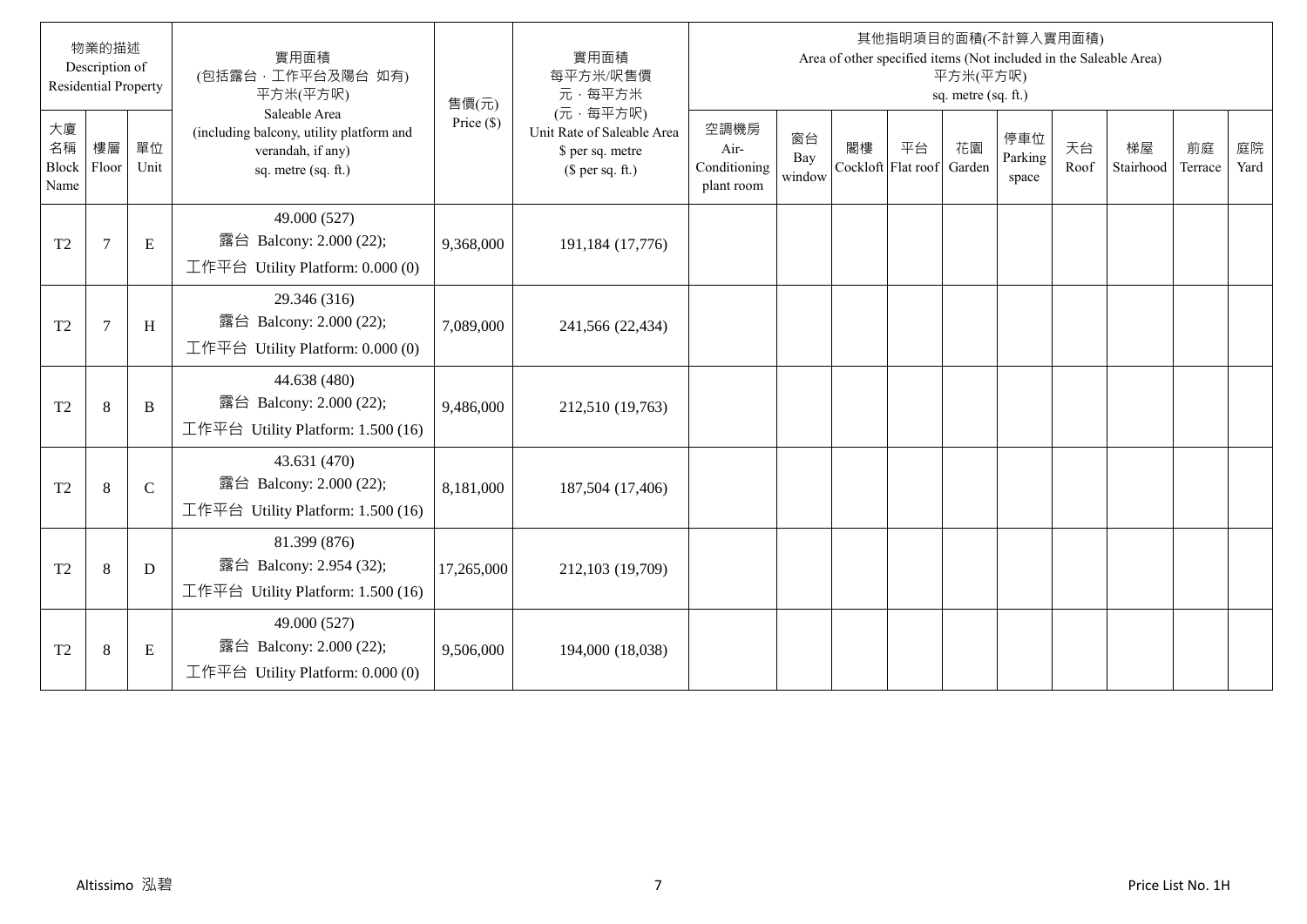|                           | 物業的描述<br>Description of<br><b>Residential Property</b> |               | 實用面積<br>(包括露台,工作平台及陽台 如有)<br>平方米(平方呎)                                                                 | 售價(元)        | 實用面積<br>每平方米/呎售價<br>元·每平方米                                                     |                                            |                     |    |                                 | 平方米(平方呎)<br>sq. metre (sq. ft.) | 其他指明項目的面積(不計算入實用面積)     |            | Area of other specified items (Not included in the Saleable Area) |               |            |
|---------------------------|--------------------------------------------------------|---------------|-------------------------------------------------------------------------------------------------------|--------------|--------------------------------------------------------------------------------|--------------------------------------------|---------------------|----|---------------------------------|---------------------------------|-------------------------|------------|-------------------------------------------------------------------|---------------|------------|
| 大廈<br>名稱<br>Block<br>Name | 樓層<br>Floor                                            | 單位<br>Unit    | Saleable Area<br>(including balcony, utility platform and<br>verandah, if any)<br>sq. metre (sq. ft.) | Price $(\$)$ | (元·每平方呎)<br>Unit Rate of Saleable Area<br>\$ per sq. metre<br>$$$ per sq. ft.) | 空調機房<br>Air-<br>Conditioning<br>plant room | 窗台<br>Bay<br>window | 閣樓 | 平台<br>Cockloft Flat roof Garden | 花園                              | 停車位<br>Parking<br>space | 天台<br>Roof | 梯屋<br>Stairhood                                                   | 前庭<br>Terrace | 庭院<br>Yard |
| T <sub>2</sub>            | $\,8\,$                                                | H             | 29.346 (316)<br>露台 Balcony: 2.000 (22);<br>工作平台 Utility Platform: $0.000(0)$                          | 7,194,000    | 245,144 (22,766)                                                               |                                            |                     |    |                                 |                                 |                         |            |                                                                   |               |            |
| T <sub>2</sub>            | 9                                                      | A             | 81.620 (879)<br>露台 Balcony: 2.931 (32);<br>工作平台 Utility Platform: 1.500 (16)                          | 18,311,000   | 224,345 (20,832)                                                               |                                            |                     |    |                                 |                                 |                         |            |                                                                   |               |            |
| T <sub>2</sub>            | 9                                                      | B             | 44.638 (480)<br>露台 Balcony: 2.000 (22);<br>工作平台 Utility Platform: 1.500 (16)                          | 9,486,000    | 212,510 (19,763)                                                               |                                            |                     |    |                                 |                                 |                         |            |                                                                   |               |            |
| T <sub>2</sub>            | 9                                                      | $\mathcal{C}$ | 43.631 (470)<br>露台 Balcony: 2.000 (22);<br>工作平台 Utility Platform: 1.500 (16)                          | 8,181,000    | 187,504 (17,406)                                                               |                                            |                     |    |                                 |                                 |                         |            |                                                                   |               |            |
| T <sub>2</sub>            | 9                                                      | D             | 81.399 (876)<br>露台 Balcony: 2.954 (32);<br>工作平台 Utility Platform: 1.500 (16)                          | 17,265,000   | 212,103 (19,709)                                                               |                                            |                     |    |                                 |                                 |                         |            |                                                                   |               |            |
| T <sub>2</sub>            | 9                                                      | ${\bf E}$     | 49.000 (527)<br>露台 Balcony: 2.000 (22);<br>工作平台 Utility Platform: $0.000(0)$                          | 9,506,000    | 194,000 (18,038)                                                               |                                            |                     |    |                                 |                                 |                         |            |                                                                   |               |            |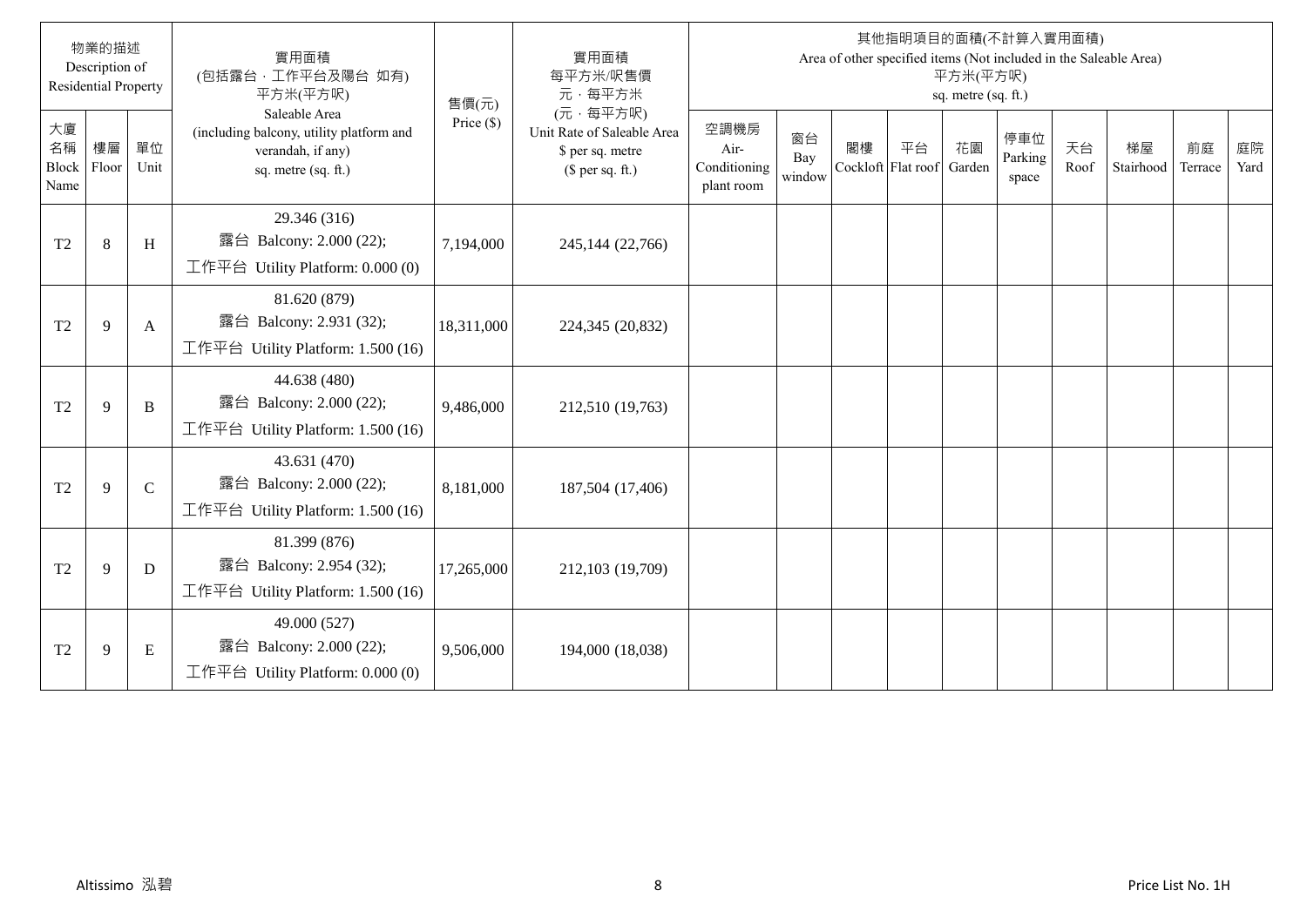|                           | 物業的描述<br>Description of<br><b>Residential Property</b> |               | 實用面積<br>(包括露台,工作平台及陽台 如有)<br>平方米(平方呎)                                                                 | 售價(元)        | 實用面積<br>每平方米/呎售價<br>元·每平方米                                                     |                                            |                     |    |                                 | 平方米(平方呎)<br>sq. metre (sq. ft.) | 其他指明項目的面積(不計算入實用面積)     |            | Area of other specified items (Not included in the Saleable Area) |               |            |
|---------------------------|--------------------------------------------------------|---------------|-------------------------------------------------------------------------------------------------------|--------------|--------------------------------------------------------------------------------|--------------------------------------------|---------------------|----|---------------------------------|---------------------------------|-------------------------|------------|-------------------------------------------------------------------|---------------|------------|
| 大廈<br>名稱<br>Block<br>Name | 樓層<br>Floor                                            | 單位<br>Unit    | Saleable Area<br>(including balcony, utility platform and<br>verandah, if any)<br>sq. metre (sq. ft.) | Price $(\$)$ | (元·每平方呎)<br>Unit Rate of Saleable Area<br>\$ per sq. metre<br>$$$ per sq. ft.) | 空調機房<br>Air-<br>Conditioning<br>plant room | 窗台<br>Bay<br>window | 閣樓 | 平台<br>Cockloft Flat roof Garden | 花園                              | 停車位<br>Parking<br>space | 天台<br>Roof | 梯屋<br>Stairhood                                                   | 前庭<br>Terrace | 庭院<br>Yard |
| T <sub>2</sub>            | 10                                                     | A             | 81.620 (879)<br>露台 Balcony: 2.931 (32);<br>工作平台 Utility Platform: 1.500 (16)                          | 18,489,000   | 226,525 (21,034)                                                               |                                            |                     |    |                                 |                                 |                         |            |                                                                   |               |            |
| T <sub>2</sub>            | 10                                                     | B             | 44.638 (480)<br>露台 Balcony: 2.000 (22);<br>工作平台 Utility Platform: 1.500 (16)                          | 9,578,000    | 214,571 (19,954)                                                               |                                            |                     |    |                                 |                                 |                         |            |                                                                   |               |            |
| T <sub>2</sub>            | 10                                                     | $\mathcal{C}$ | 43.631 (470)<br>露台 Balcony: 2.000 (22);<br>工作平台 Utility Platform: $1.500(16)$                         | 8,260,000    | 189,315 (17,574)                                                               |                                            |                     |    |                                 |                                 |                         |            |                                                                   |               |            |
| T <sub>2</sub>            | 10                                                     | D             | 81.399 (876)<br>露台 Balcony: 2.954 (32);<br>工作平台 Utility Platform: 1.500 (16)                          | 17,433,000   | 214,167 (19,901)                                                               |                                            |                     |    |                                 |                                 |                         |            |                                                                   |               |            |
| T <sub>2</sub>            | 10                                                     | E             | 49.000 (527)<br>露台 Balcony: 2.000 (22);<br>工作平台 Utility Platform: 0.000 (0)                           | 9,550,000    | 194,898 (18,121)                                                               |                                            |                     |    |                                 |                                 |                         |            |                                                                   |               |            |
| T <sub>2</sub>            | 11                                                     | A             | 81.620 (879)<br>露台 Balcony: 2.931 (32);<br>工作平台 Utility Platform: 1.500 (16)                          | 18,755,000   | 229,784 (21,337)                                                               |                                            |                     |    |                                 |                                 |                         |            |                                                                   |               |            |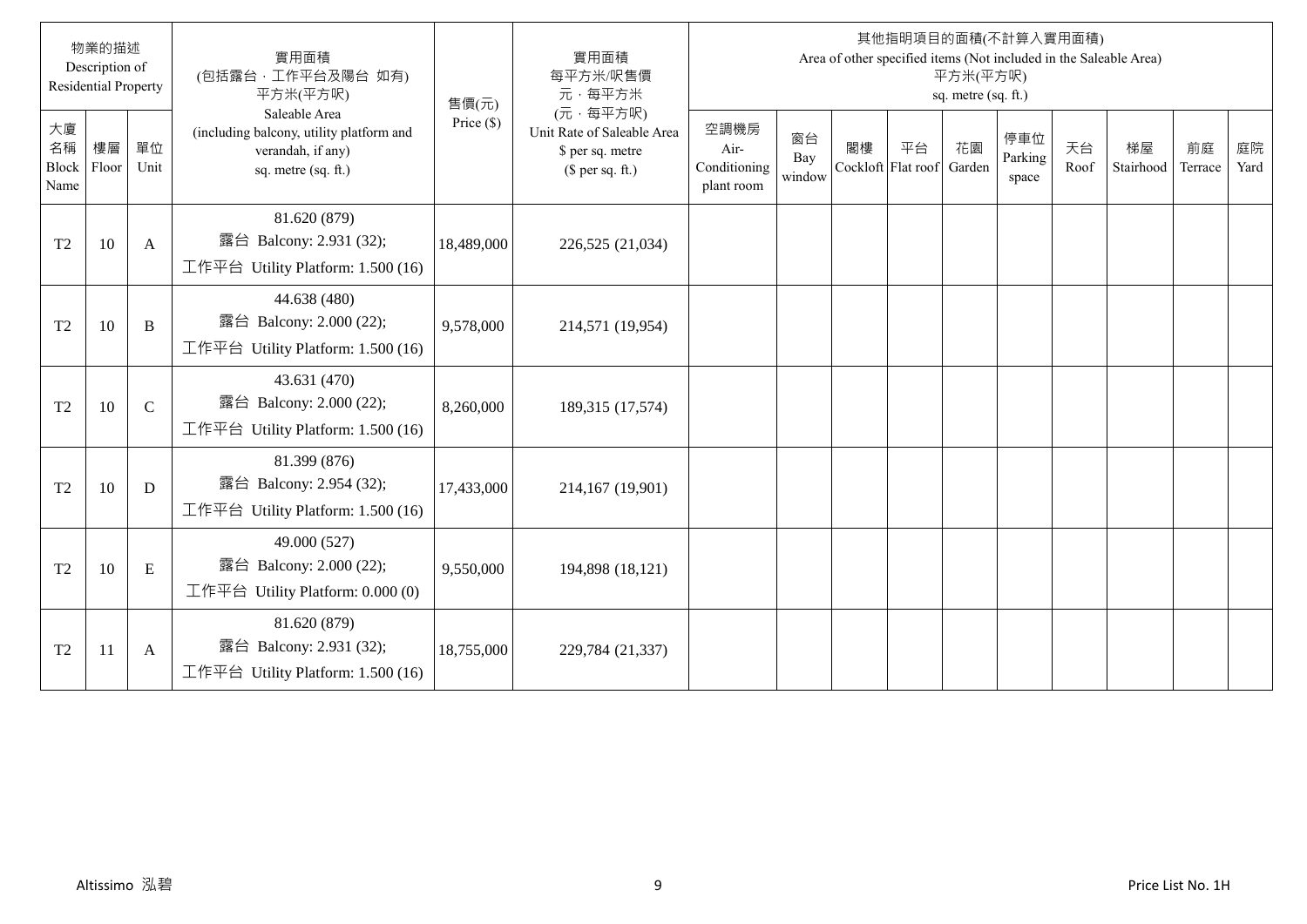|                                  | 物業的描述<br>Description of<br><b>Residential Property</b> |               | 實用面積<br>(包括露台,工作平台及陽台 如有)<br>平方米(平方呎)                                                                 | 售價(元)        | 實用面積<br>每平方米/呎售價<br>元·每平方米                                                     |                                            |                     |    |                                 | 平方米(平方呎)<br>sq. metre (sq. ft.) | 其他指明項目的面積(不計算入實用面積)     |            | Area of other specified items (Not included in the Saleable Area) |               |            |
|----------------------------------|--------------------------------------------------------|---------------|-------------------------------------------------------------------------------------------------------|--------------|--------------------------------------------------------------------------------|--------------------------------------------|---------------------|----|---------------------------------|---------------------------------|-------------------------|------------|-------------------------------------------------------------------|---------------|------------|
| 大廈<br>名稱<br><b>Block</b><br>Name | 樓層<br>Floor                                            | 單位<br>Unit    | Saleable Area<br>(including balcony, utility platform and<br>verandah, if any)<br>sq. metre (sq. ft.) | Price $(\$)$ | (元·每平方呎)<br>Unit Rate of Saleable Area<br>\$ per sq. metre<br>$$$ per sq. ft.) | 空調機房<br>Air-<br>Conditioning<br>plant room | 窗台<br>Bay<br>window | 閣樓 | 平台<br>Cockloft Flat roof Garden | 花園                              | 停車位<br>Parking<br>space | 天台<br>Roof | 梯屋<br>Stairhood                                                   | 前庭<br>Terrace | 庭院<br>Yard |
| T <sub>2</sub>                   | 11                                                     | B             | 44.638 (480)<br>露台 Balcony: 2.000 (22);<br>工作平台 Utility Platform: 1.500 (16)                          | 9,716,000    | 217,662 (20,242)                                                               |                                            |                     |    |                                 |                                 |                         |            |                                                                   |               |            |
| T <sub>2</sub>                   | 11                                                     | $\mathcal{C}$ | 43.631 (470)<br>露台 Balcony: 2.000 (22);<br>工作平台 Utility Platform: 1.500 (16)                          | 8,379,000    | 192,042 (17,828)                                                               |                                            |                     |    |                                 |                                 |                         |            |                                                                   |               |            |
| T <sub>2</sub>                   | 11                                                     | D             | 81.399 (876)<br>露台 Balcony: 2.954 (32);<br>工作平台 Utility Platform: $1.500(16)$                         | 17,684,000   | 217,251 (20,187)                                                               |                                            |                     |    |                                 |                                 |                         |            |                                                                   |               |            |
| T <sub>2</sub>                   | 11                                                     | E             | 49.000 (527)<br>露台 Balcony: 2.000 (22);<br>工作平台 Utility Platform: 0.000 (0)                           | 9,638,000    | 196,694 (18,288)                                                               |                                            |                     |    |                                 |                                 |                         |            |                                                                   |               |            |
| T <sub>2</sub>                   | 12                                                     | A             | 81.620 (879)<br>露台 Balcony: 2.931 (32);<br>工作平台 Utility Platform: 1.500 (16)                          | 19,022,000   | 233,056 (21,641)                                                               |                                            |                     |    |                                 |                                 |                         |            |                                                                   |               |            |
| T <sub>2</sub>                   | 12                                                     | B             | 44.638 (480)<br>露台 Balcony: 2.000 (22);<br>工作平台 Utility Platform: $1.500(16)$                         | 9,854,000    | 220,754 (20,529)                                                               |                                            |                     |    |                                 |                                 |                         |            |                                                                   |               |            |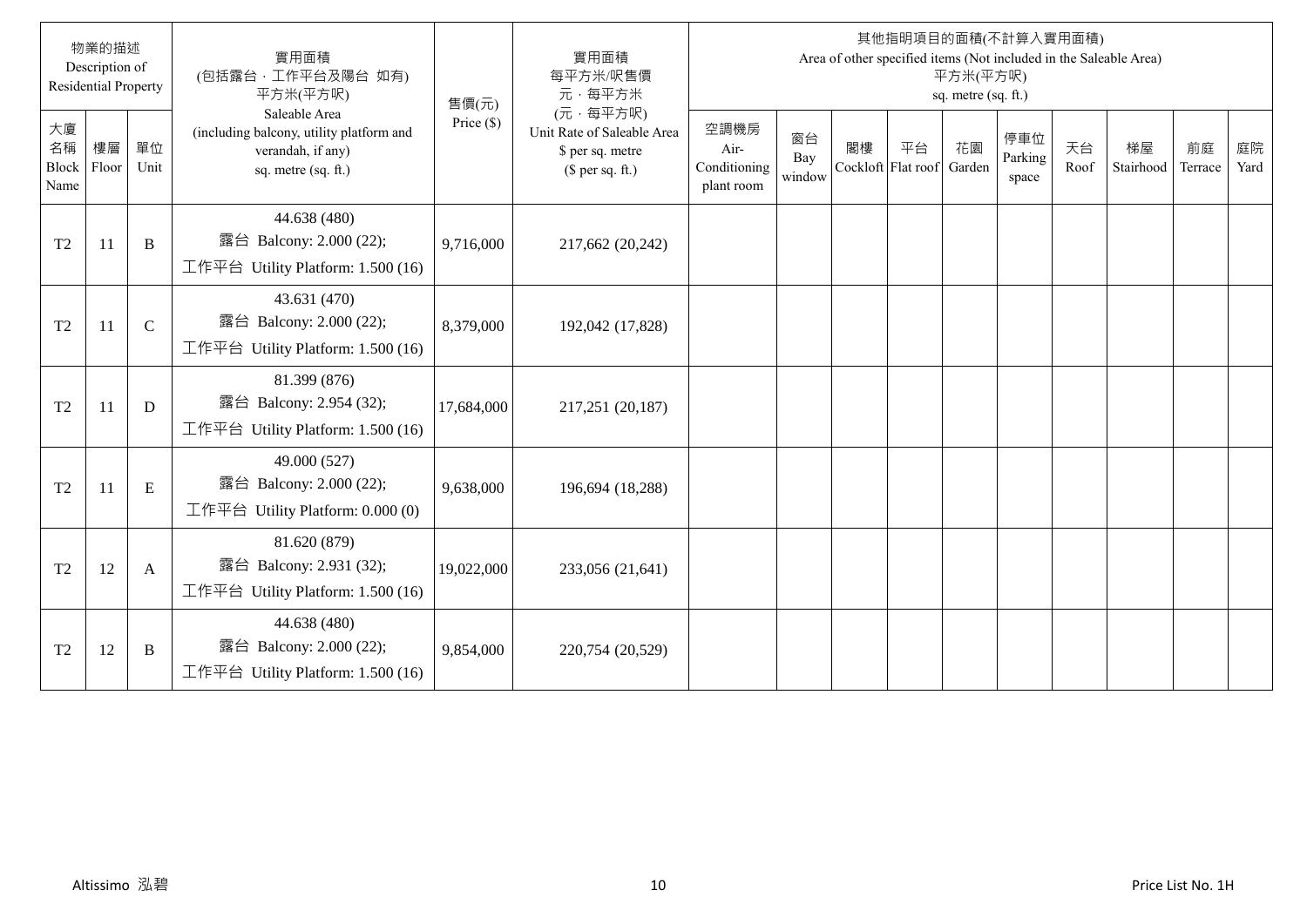|                                  | 物業的描述<br>Description of<br><b>Residential Property</b> |               | 實用面積<br>(包括露台,工作平台及陽台 如有)<br>平方米(平方呎)                                                                 | 售價(元)        | 實用面積<br>每平方米/呎售價<br>元·每平方米                                                     |                                            |                     |    |                                 | 平方米(平方呎)<br>sq. metre (sq. ft.) | 其他指明項目的面積(不計算入實用面積)     |            | Area of other specified items (Not included in the Saleable Area) |               |            |
|----------------------------------|--------------------------------------------------------|---------------|-------------------------------------------------------------------------------------------------------|--------------|--------------------------------------------------------------------------------|--------------------------------------------|---------------------|----|---------------------------------|---------------------------------|-------------------------|------------|-------------------------------------------------------------------|---------------|------------|
| 大廈<br>名稱<br><b>Block</b><br>Name | 樓層<br>Floor                                            | 單位<br>Unit    | Saleable Area<br>(including balcony, utility platform and<br>verandah, if any)<br>sq. metre (sq. ft.) | Price $(\$)$ | (元·每平方呎)<br>Unit Rate of Saleable Area<br>\$ per sq. metre<br>$$$ per sq. ft.) | 空調機房<br>Air-<br>Conditioning<br>plant room | 窗台<br>Bay<br>window | 閣樓 | 平台<br>Cockloft Flat roof Garden | 花園                              | 停車位<br>Parking<br>space | 天台<br>Roof | 梯屋<br>Stairhood                                                   | 前庭<br>Terrace | 庭院<br>Yard |
| T <sub>2</sub>                   | 12                                                     | $\mathcal{C}$ | 43.631 (470)<br>露台 Balcony: 2.000 (22);<br>工作平台 Utility Platform: $1.500(16)$                         | 8,498,000    | 194,770 (18,081)                                                               |                                            |                     |    |                                 |                                 |                         |            |                                                                   |               |            |
| T <sub>2</sub>                   | 12                                                     | D             | 81.399 (876)<br>露台 Balcony: 2.954 (32);<br>工作平台 Utility Platform: $1.500(16)$                         | 17,936,000   | 220,347 (20,475)                                                               |                                            |                     |    |                                 |                                 |                         |            |                                                                   |               |            |
| T <sub>2</sub>                   | 12                                                     | E             | 49.000 (527)<br>露台 Balcony: 2.000 (22);<br>工作平台 Utility Platform: $0.000(0)$                          | 10,071,000   | 205,531 (19,110)                                                               |                                            |                     |    |                                 |                                 |                         |            |                                                                   |               |            |
| T <sub>2</sub>                   | 15                                                     | A             | 81.620 (879)<br>露台 Balcony: 2.931 (32);<br>工作平台 Utility Platform: 1.500 (16)                          | 19,378,000   | 237,417 (22,046)                                                               |                                            |                     |    |                                 |                                 |                         |            |                                                                   |               |            |
| T <sub>2</sub>                   | 15                                                     | B             | 44.638 (480)<br>露台 Balcony: 2.000 (22);<br>工作平台 Utility Platform: 1.500 (16)                          | 10,039,000   | 224,898 (20,915)                                                               |                                            |                     |    |                                 |                                 |                         |            |                                                                   |               |            |
| T <sub>2</sub>                   | 15                                                     | $\mathcal{C}$ | 43.631 (470)<br>露台 Balcony: 2.000 (22);<br>工作平台 Utility Platform: $1.500(16)$                         | 8,747,000    | 200,477 (18,611)                                                               |                                            |                     |    |                                 |                                 |                         |            |                                                                   |               |            |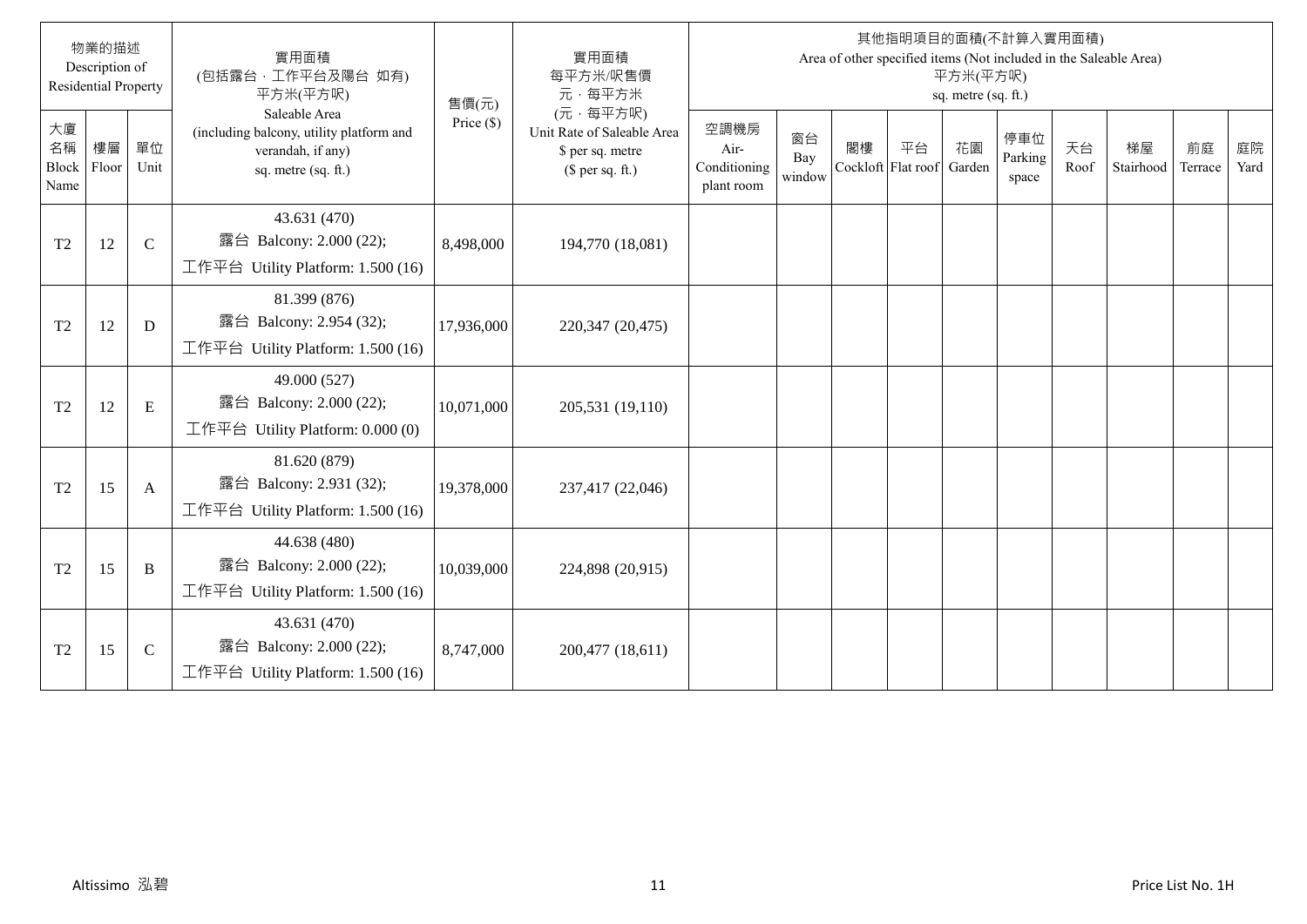|                                  | 物業的描述<br>Description of<br><b>Residential Property</b> |               | 實用面積<br>(包括露台,工作平台及陽台 如有)<br>平方米(平方呎)                                                                 | 售價(元)        | 實用面積<br>每平方米/呎售價<br>元·每平方米                                                     |                                            |                     |    |                                 | 平方米(平方呎)<br>sq. metre (sq. ft.) | 其他指明項目的面積(不計算入實用面積)     |            | Area of other specified items (Not included in the Saleable Area) |               |            |
|----------------------------------|--------------------------------------------------------|---------------|-------------------------------------------------------------------------------------------------------|--------------|--------------------------------------------------------------------------------|--------------------------------------------|---------------------|----|---------------------------------|---------------------------------|-------------------------|------------|-------------------------------------------------------------------|---------------|------------|
| 大廈<br>名稱<br><b>Block</b><br>Name | 樓層<br>Floor                                            | 單位<br>Unit    | Saleable Area<br>(including balcony, utility platform and<br>verandah, if any)<br>sq. metre (sq. ft.) | Price $(\$)$ | (元·每平方呎)<br>Unit Rate of Saleable Area<br>\$ per sq. metre<br>$$$ per sq. ft.) | 空調機房<br>Air-<br>Conditioning<br>plant room | 窗台<br>Bay<br>window | 閣樓 | 平台<br>Cockloft Flat roof Garden | 花園                              | 停車位<br>Parking<br>space | 天台<br>Roof | 梯屋<br>Stairhood                                                   | 前庭<br>Terrace | 庭院<br>Yard |
| T <sub>2</sub>                   | 15                                                     | D             | 81.399 (876)<br>露台 Balcony: 2.954 (32);<br>工作平台 Utility Platform: $1.500(16)$                         | 18,179,000   | 223,332 (20,752)                                                               |                                            |                     |    |                                 |                                 |                         |            |                                                                   |               |            |
| T <sub>2</sub>                   | 15                                                     | ${\bf E}$     | 49.000 (527)<br>露台 Balcony: 2.000 (22);<br>工作平台 Utility Platform: $0.000(0)$                          | 10,259,000   | 209,367 (19,467)                                                               |                                            |                     |    |                                 |                                 |                         |            |                                                                   |               |            |
| T <sub>2</sub>                   | 16                                                     | B             | 44.638 (480)<br>露台 Balcony: 2.000 (22);<br>工作平台 Utility Platform: 1.500 (16)                          | 10,223,000   | 229,020 (21,298)                                                               |                                            |                     |    |                                 |                                 |                         |            |                                                                   |               |            |
| T <sub>2</sub>                   | 16                                                     | $\mathcal{C}$ | 43.631 (470)<br>露台 Balcony: 2.000 (22);<br>工作平台 Utility Platform: 1.500 (16)                          | 8,908,000    | 204,167 (18,953)                                                               |                                            |                     |    |                                 |                                 |                         |            |                                                                   |               |            |
| T <sub>2</sub>                   | 16                                                     | D             | 81.399 (876)<br>露台 Balcony: 2.954 (32);<br>工作平台 Utility Platform: 1.500 (16)                          | 18,420,000   | 226,293 (21,027)                                                               |                                            |                     |    |                                 |                                 |                         |            |                                                                   |               |            |
| T <sub>2</sub>                   | 16                                                     | E             | 49.000 (527)<br>露台 Balcony: 2.000 (22);<br>工作平台 Utility Platform: 0.000 (0)                           | 10,447,000   | 213,204 (19,824)                                                               |                                            |                     |    |                                 |                                 |                         |            |                                                                   |               |            |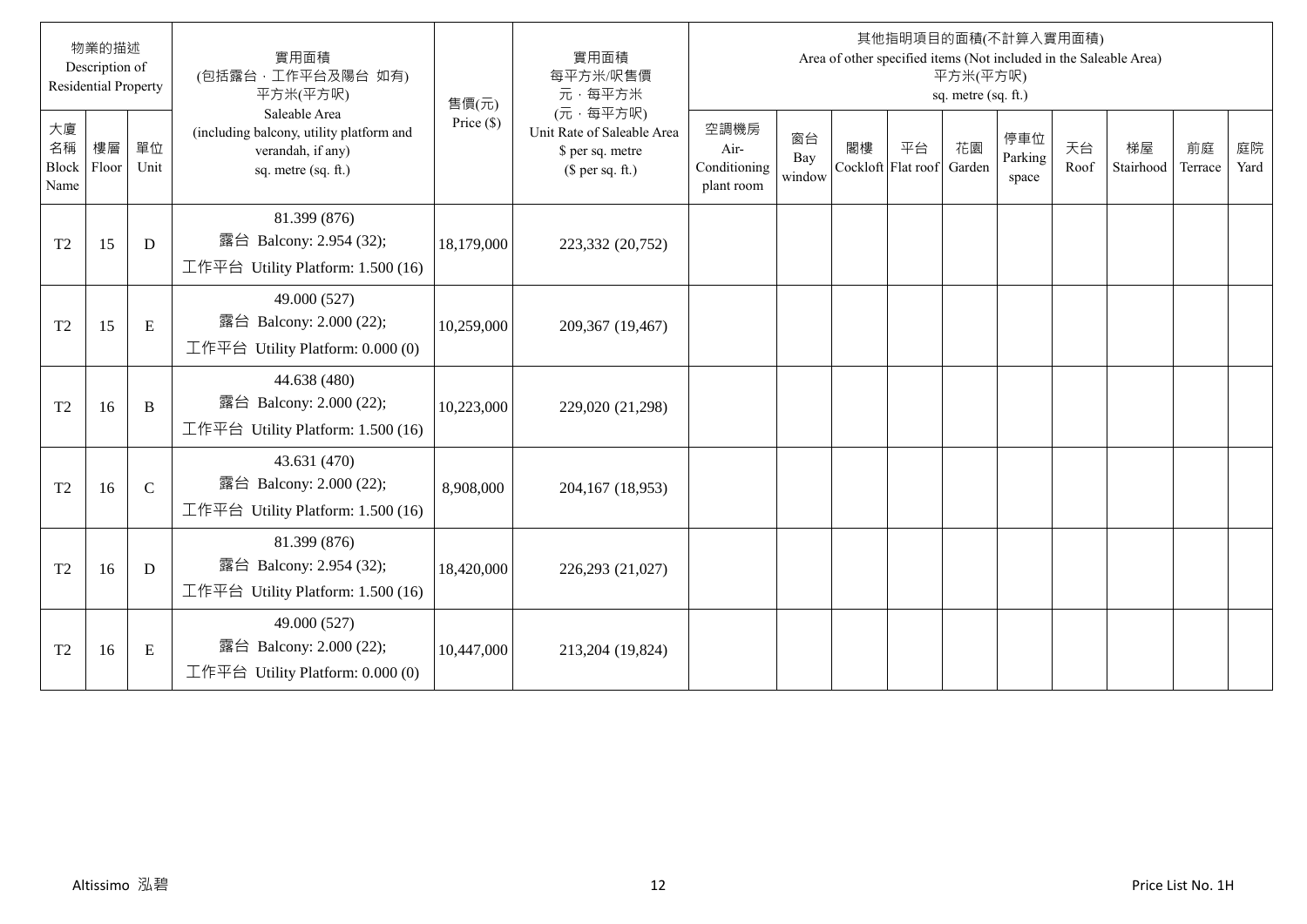|                           | 物業的描述<br>Description of<br><b>Residential Property</b> |               | 實用面積<br>(包括露台,工作平台及陽台 如有)<br>平方米(平方呎)                                                                 | 售價(元)        | 實用面積<br>每平方米/呎售價<br>元·每平方米                                                     |                                            |                     |    |                                 | 平方米(平方呎)<br>sq. metre (sq. ft.) | 其他指明項目的面積(不計算入實用面積)     |            | Area of other specified items (Not included in the Saleable Area) |               |            |
|---------------------------|--------------------------------------------------------|---------------|-------------------------------------------------------------------------------------------------------|--------------|--------------------------------------------------------------------------------|--------------------------------------------|---------------------|----|---------------------------------|---------------------------------|-------------------------|------------|-------------------------------------------------------------------|---------------|------------|
| 大廈<br>名稱<br>Block<br>Name | 樓層<br>Floor                                            | 單位<br>Unit    | Saleable Area<br>(including balcony, utility platform and<br>verandah, if any)<br>sq. metre (sq. ft.) | Price $(\$)$ | (元·每平方呎)<br>Unit Rate of Saleable Area<br>\$ per sq. metre<br>$$$ per sq. ft.) | 空調機房<br>Air-<br>Conditioning<br>plant room | 窗台<br>Bay<br>window | 閣樓 | 平台<br>Cockloft Flat roof Garden | 花園                              | 停車位<br>Parking<br>space | 天台<br>Roof | 梯屋<br>Stairhood                                                   | 前庭<br>Terrace | 庭院<br>Yard |
| T <sub>5</sub>            | $\overline{1}$                                         | $\mathbf C$   | 29.552 (318)<br>露台 Balcony: 2.000 (22);<br>工作平台 Utility Platform: $0.000(0)$                          | 6,160,000    | 208,446 (19,371)                                                               |                                            |                     |    |                                 |                                 |                         |            |                                                                   |               |            |
| T <sub>5</sub>            | $\overline{1}$                                         | G             | 29.197 (314)<br>露台 Balcony: 2.000 (22);<br>工作平台 Utility Platform: $0.000(0)$                          | 5,962,000    | 204,199 (18,987)                                                               |                                            |                     |    |                                 |                                 |                         |            |                                                                   |               |            |
| T <sub>5</sub>            | -1                                                     | H             | 48.895 (526)<br>露台 Balcony: 2.000 (22);<br>工作平台 Utility Platform: $0.000(0)$                          | 9,279,000    | 189,774 (17,641)                                                               |                                            |                     |    | 6.324<br>(68)                   |                                 |                         |            |                                                                   |               |            |
| T <sub>5</sub>            | - 1                                                    | $\bf K$       | 28.968 (312)<br>露台 Balcony: 2.000 (22);<br>工作平台 Utility Platform: 0.000 (0)                           | 5,800,000    | 200,221 (18,590)                                                               |                                            |                     |    |                                 |                                 |                         |            |                                                                   |               |            |
| T <sub>5</sub>            | $\overline{2}$                                         | $\mathcal{C}$ | 29.552 (318)<br>露台 Balcony: 2.000 (22);<br>工作平台 Utility Platform: 0.000 (0)                           | 6,203,000    | 209,901 (19,506)                                                               |                                            |                     |    |                                 |                                 |                         |            |                                                                   |               |            |
| T <sub>5</sub>            | $\overline{2}$                                         | G             | 29.197 (314)<br>露台 Balcony: 2.000 (22);<br>工作平台 Utility Platform: $0.000(0)$                          | 6,034,000    | 206,665 (19,217)                                                               |                                            |                     |    |                                 |                                 |                         |            |                                                                   |               |            |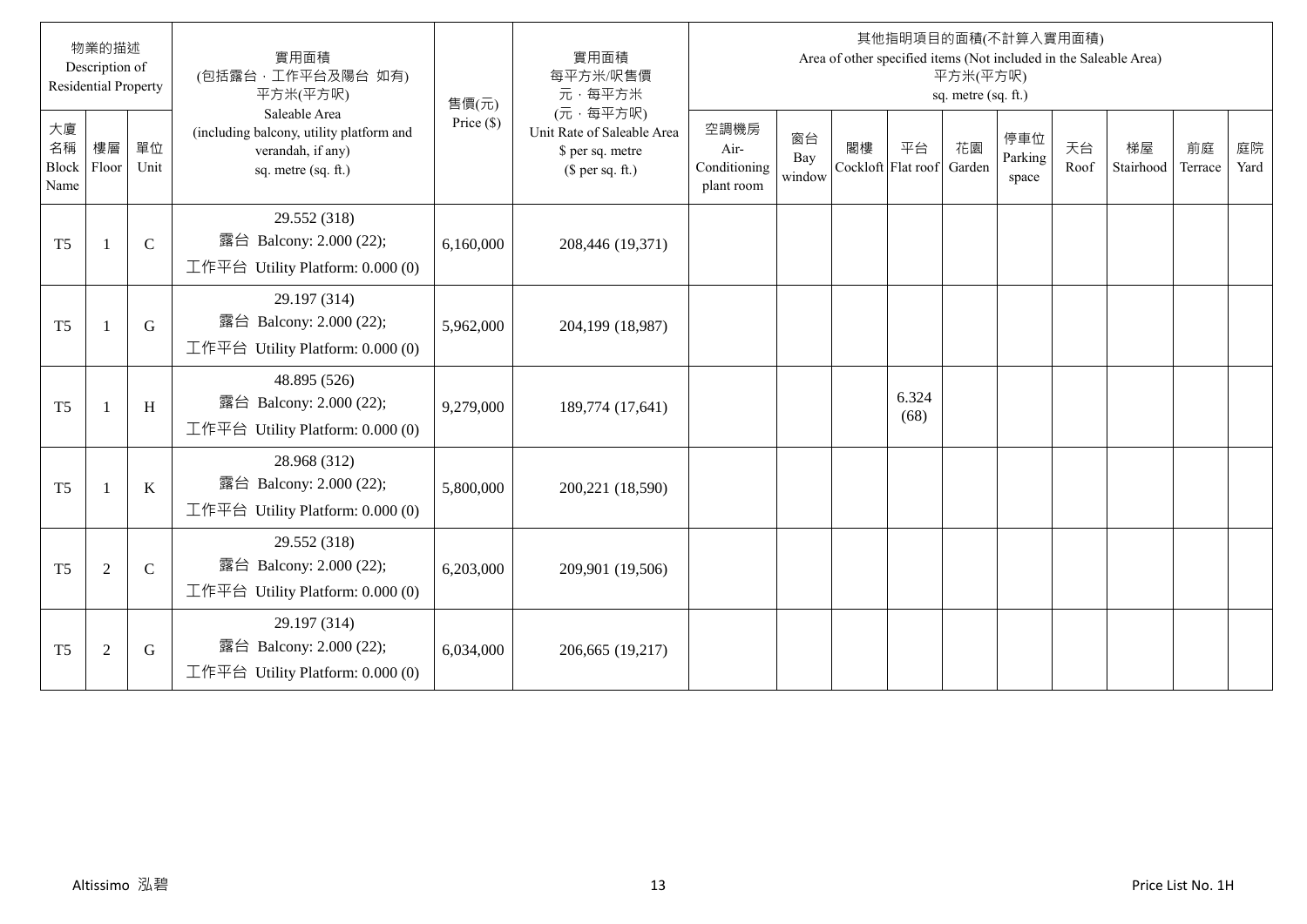|                           | 物業的描述<br>Description of<br><b>Residential Property</b> |               | 實用面積<br>(包括露台,工作平台及陽台 如有)<br>平方米(平方呎)                                                                 | 售價(元)        | 實用面積<br>每平方米/呎售價<br>元·每平方米                                                     |                                            |                     |    |                                 | 平方米(平方呎)<br>sq. metre (sq. ft.) | 其他指明項目的面積(不計算入實用面積)     |            | Area of other specified items (Not included in the Saleable Area) |               |            |
|---------------------------|--------------------------------------------------------|---------------|-------------------------------------------------------------------------------------------------------|--------------|--------------------------------------------------------------------------------|--------------------------------------------|---------------------|----|---------------------------------|---------------------------------|-------------------------|------------|-------------------------------------------------------------------|---------------|------------|
| 大廈<br>名稱<br>Block<br>Name | 樓層<br>Floor                                            | 單位<br>Unit    | Saleable Area<br>(including balcony, utility platform and<br>verandah, if any)<br>sq. metre (sq. ft.) | Price $(\$)$ | (元·每平方呎)<br>Unit Rate of Saleable Area<br>\$ per sq. metre<br>$$$ per sq. ft.) | 空調機房<br>Air-<br>Conditioning<br>plant room | 窗台<br>Bay<br>window | 閣樓 | 平台<br>Cockloft Flat roof Garden | 花園                              | 停車位<br>Parking<br>space | 天台<br>Roof | 梯屋<br>Stairhood                                                   | 前庭<br>Terrace | 庭院<br>Yard |
| T <sub>5</sub>            | $\sqrt{2}$                                             | H             | 48.895 (526)<br>露台 Balcony: 2.000 (22);<br>工作平台 Utility Platform: $0.000(0)$                          | 9,298,000    | 190,163 (17,677)                                                               |                                            |                     |    |                                 |                                 |                         |            |                                                                   |               |            |
| T <sub>5</sub>            | $\overline{2}$                                         | K             | 28.968 (312)<br>露台 Balcony: 2.000 (22);<br>工作平台 Utility Platform: $0.000(0)$                          | 6,086,000    | 210,094 (19,506)                                                               |                                            |                     |    |                                 |                                 |                         |            |                                                                   |               |            |
| T <sub>5</sub>            | $\overline{3}$                                         | $\mathcal{C}$ | 29.552 (318)<br>露台 Balcony: 2.000 (22);<br>工作平台 Utility Platform: $0.000(0)$                          | 6,247,000    | 211,390 (19,645)                                                               |                                            |                     |    |                                 |                                 |                         |            |                                                                   |               |            |
| T <sub>5</sub>            | $\overline{3}$                                         | G             | 29.197 (314)<br>露台 Balcony: 2.000 (22);<br>工作平台 Utility Platform: 0.000 (0)                           | 6,076,000    | 208,104 (19,350)                                                               |                                            |                     |    |                                 |                                 |                         |            |                                                                   |               |            |
| T <sub>5</sub>            | $\mathfrak{Z}$                                         | H             | 48.895 (526)<br>露台 Balcony: 2.000 (22);<br>工作平台 Utility Platform: $0.000(0)$                          | 9,410,000    | 192,453 (17,890)                                                               |                                            |                     |    |                                 |                                 |                         |            |                                                                   |               |            |
| T <sub>5</sub>            | $\mathfrak{Z}$                                         | $\bf K$       | 28.968 (312)<br>露台 Balcony: 2.000 (22);<br>工作平台 Utility Platform: $0.000(0)$                          | 6,129,000    | 211,578 (19,644)                                                               |                                            |                     |    |                                 |                                 |                         |            |                                                                   |               |            |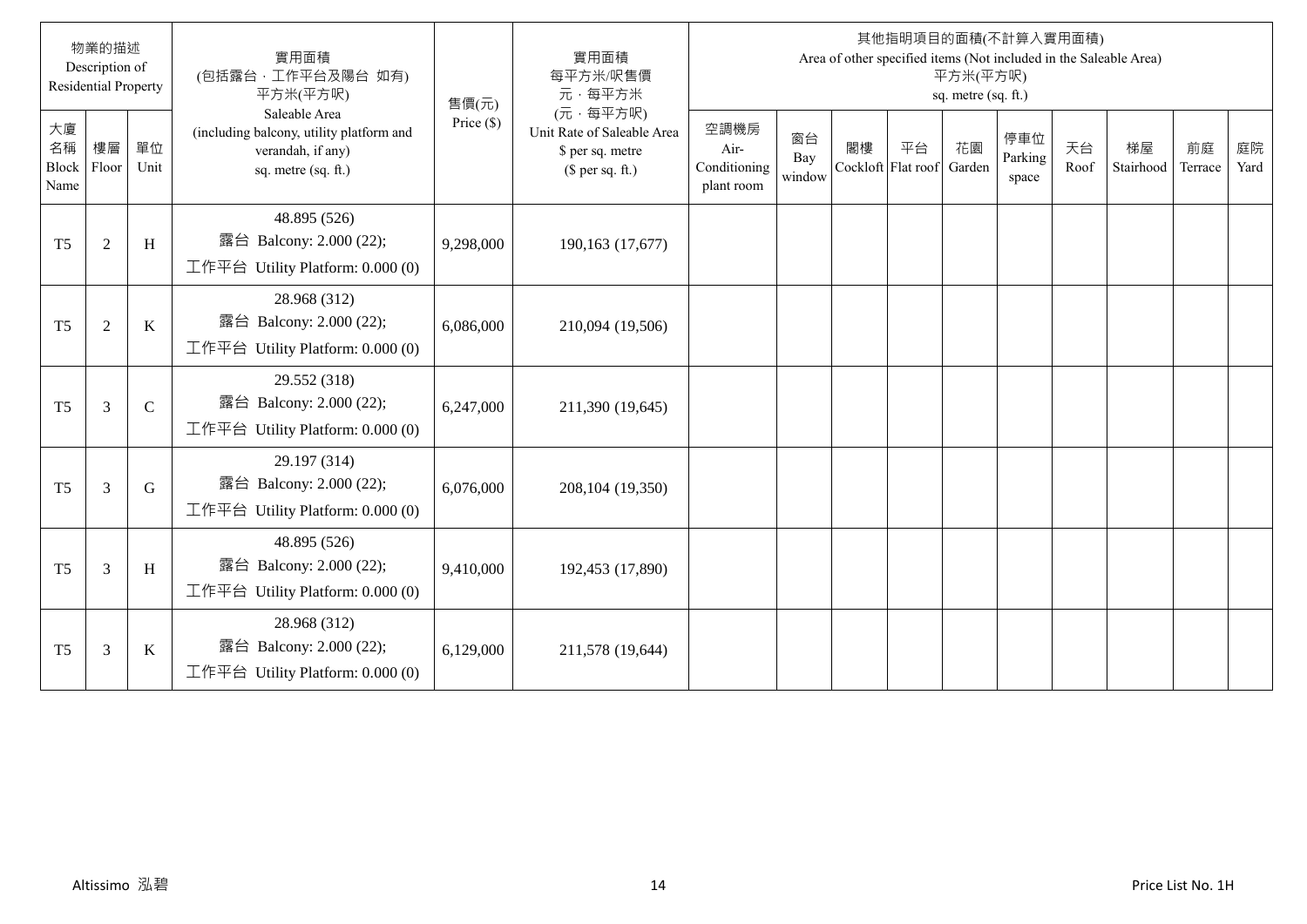|                           | 物業的描述<br>Description of<br><b>Residential Property</b> |               | 實用面積<br>(包括露台,工作平台及陽台 如有)<br>平方米(平方呎)                                                                 | 售價(元)        | 實用面積<br>每平方米/呎售價<br>元·每平方米                                                     |                                            |                     |    |                                 | 平方米(平方呎)<br>sq. metre (sq. ft.) | 其他指明項目的面積(不計算入實用面積)     |            | Area of other specified items (Not included in the Saleable Area) |               |            |
|---------------------------|--------------------------------------------------------|---------------|-------------------------------------------------------------------------------------------------------|--------------|--------------------------------------------------------------------------------|--------------------------------------------|---------------------|----|---------------------------------|---------------------------------|-------------------------|------------|-------------------------------------------------------------------|---------------|------------|
| 大廈<br>名稱<br>Block<br>Name | 樓層<br>Floor                                            | 單位<br>Unit    | Saleable Area<br>(including balcony, utility platform and<br>verandah, if any)<br>sq. metre (sq. ft.) | Price $(\$)$ | (元·每平方呎)<br>Unit Rate of Saleable Area<br>\$ per sq. metre<br>$$$ per sq. ft.) | 空調機房<br>Air-<br>Conditioning<br>plant room | 窗台<br>Bay<br>window | 閣樓 | 平台<br>Cockloft Flat roof Garden | 花園                              | 停車位<br>Parking<br>space | 天台<br>Roof | 梯屋<br>Stairhood                                                   | 前庭<br>Terrace | 庭院<br>Yard |
| T <sub>5</sub>            | 5                                                      | $\mathbf C$   | 29.552 (318)<br>露台 Balcony: 2.000 (22);<br>工作平台 Utility Platform: $0.000(0)$                          | 6,290,000    | 212,845 (19,780)                                                               |                                            |                     |    |                                 |                                 |                         |            |                                                                   |               |            |
| T <sub>5</sub>            | 5                                                      | G             | 29.197 (314)<br>露台 Balcony: 2.000 (22);<br>工作平台 Utility Platform: $0.000(0)$                          | 6,119,000    | 209,576 (19,487)                                                               |                                            |                     |    |                                 |                                 |                         |            |                                                                   |               |            |
| T <sub>5</sub>            | 5                                                      | H             | 48.895 (526)<br>露台 Balcony: 2.000 (22);<br>工作平台 Utility Platform: $0.000(0)$                          | 9,428,000    | 192,821 (17,924)                                                               |                                            |                     |    |                                 |                                 |                         |            |                                                                   |               |            |
| T <sub>5</sub>            | 5                                                      | K             | 28.968 (312)<br>露台 Balcony: 2.000 (22);<br>工作平台 Utility Platform: 0.000 (0)                           | 6,171,000    | 213,028 (19,779)                                                               |                                            |                     |    |                                 |                                 |                         |            |                                                                   |               |            |
| T <sub>5</sub>            | 6                                                      | $\mathcal{C}$ | 29.552 (318)<br>露台 Balcony: 2.000 (22);<br>工作平台 Utility Platform: $0.000(0)$                          | 6,315,000    | 213,691 (19,858)                                                               |                                            |                     |    |                                 |                                 |                         |            |                                                                   |               |            |
| T <sub>5</sub>            | 6                                                      | G             | 29.197 (314)<br>露台 Balcony: 2.000 (22);<br>工作平台 Utility Platform: $0.000(0)$                          | 6,205,000    | 212,522 (19,761)                                                               |                                            |                     |    |                                 |                                 |                         |            |                                                                   |               |            |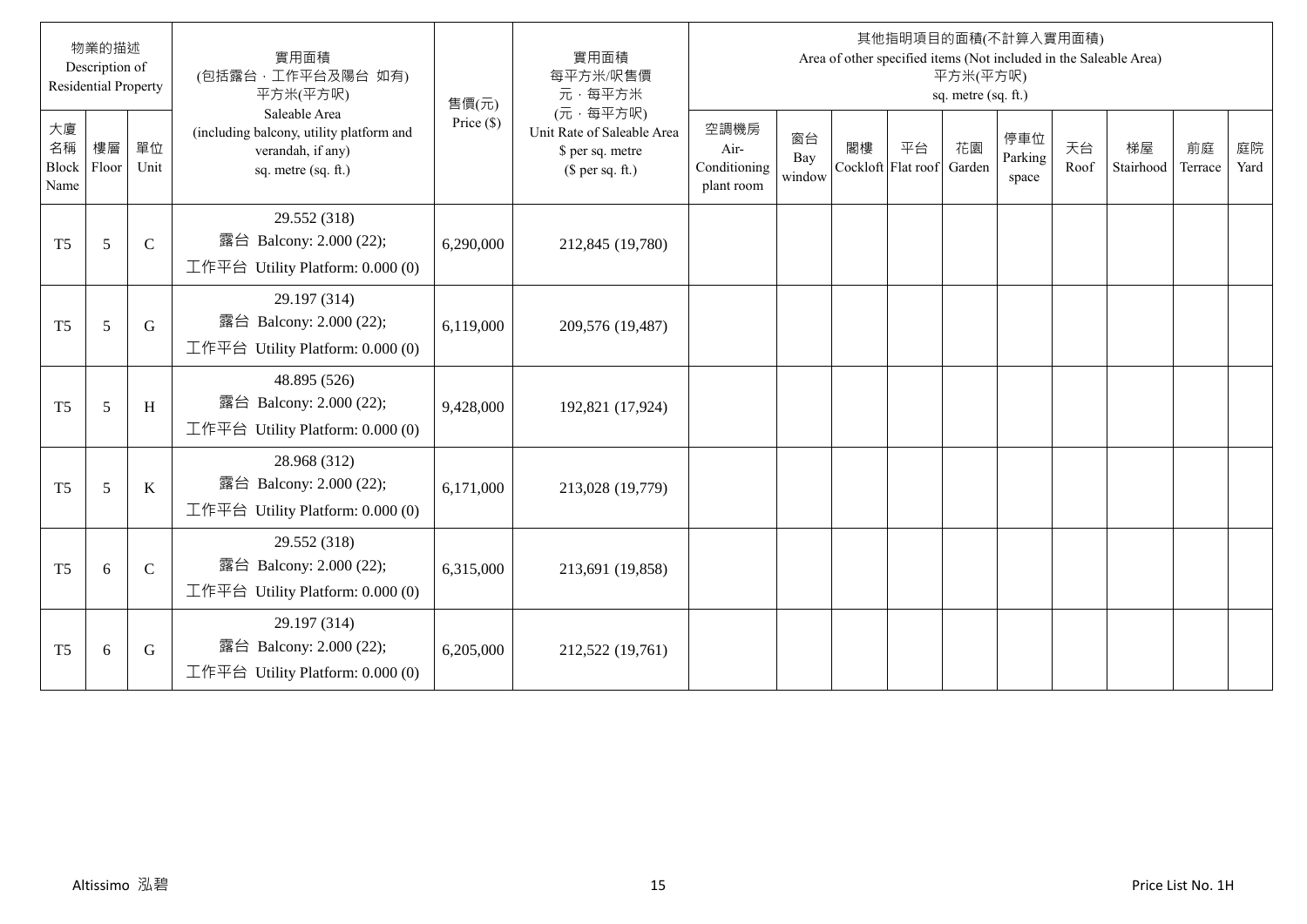|                           | 物業的描述<br>Description of<br><b>Residential Property</b> |               | 實用面積<br>(包括露台,工作平台及陽台 如有)<br>平方米(平方呎)                                                                 | 售價(元)        | 實用面積<br>每平方米/呎售價<br>元·每平方米                                                     |                                            |                     |    |                                 | 平方米(平方呎)<br>sq. metre (sq. ft.) | 其他指明項目的面積(不計算入實用面積)     |            | Area of other specified items (Not included in the Saleable Area) |               |            |
|---------------------------|--------------------------------------------------------|---------------|-------------------------------------------------------------------------------------------------------|--------------|--------------------------------------------------------------------------------|--------------------------------------------|---------------------|----|---------------------------------|---------------------------------|-------------------------|------------|-------------------------------------------------------------------|---------------|------------|
| 大廈<br>名稱<br>Block<br>Name | 樓層<br>Floor                                            | 單位<br>Unit    | Saleable Area<br>(including balcony, utility platform and<br>verandah, if any)<br>sq. metre (sq. ft.) | Price $(\$)$ | (元·每平方呎)<br>Unit Rate of Saleable Area<br>\$ per sq. metre<br>$$$ per sq. ft.) | 空調機房<br>Air-<br>Conditioning<br>plant room | 窗台<br>Bay<br>window | 閣樓 | 平台<br>Cockloft Flat roof Garden | 花園                              | 停車位<br>Parking<br>space | 天台<br>Roof | 梯屋<br>Stairhood                                                   | 前庭<br>Terrace | 庭院<br>Yard |
| T <sub>5</sub>            | 6                                                      | H             | 48.895 (526)<br>露台 Balcony: 2.000 (22);<br>工作平台 Utility Platform: $0.000(0)$                          | 9,559,000    | 195,501 (18,173)                                                               |                                            |                     |    |                                 |                                 |                         |            |                                                                   |               |            |
| T <sub>5</sub>            | 6                                                      | $\rm K$       | 28.968 (312)<br>露台 Balcony: 2.000 (22);<br>工作平台 Utility Platform: 0.000 (0)                           | 6,196,000    | 213,891 (19,859)                                                               |                                            |                     |    |                                 |                                 |                         |            |                                                                   |               |            |
| T <sub>5</sub>            | $7\phantom{.0}$                                        | $\mathcal{C}$ | 29.552 (318)<br>露台 Balcony: 2.000 (22);<br>工作平台 Utility Platform: $0.000(0)$                          | 6,366,000    | 215,417 (20,019)                                                               |                                            |                     |    |                                 |                                 |                         |            |                                                                   |               |            |
| T <sub>5</sub>            | $\overline{7}$                                         | G             | 29.197 (314)<br>露台 Balcony: 2.000 (22);<br>工作平台 Utility Platform: 0.000 (0)                           | 6,786,000    | 232,421 (21,611)                                                               |                                            |                     |    |                                 |                                 |                         |            |                                                                   |               |            |
| T <sub>5</sub>            | $7\phantom{.0}$                                        | H             | 48.895 (526)<br>露台 Balcony: 2.000 (22);<br>工作平台 Utility Platform: $0.000(0)$                          | 10,017,000   | 204,868 (19,044)                                                               |                                            |                     |    |                                 |                                 |                         |            |                                                                   |               |            |
| T <sub>5</sub>            | $\overline{7}$                                         | $\bf K$       | 28.968 (312)<br>露台 Balcony: 2.000 (22);<br>工作平台 Utility Platform: 0.000 (0)                           | 6,214,000    | 214,513 (19,917)                                                               |                                            |                     |    |                                 |                                 |                         |            |                                                                   |               |            |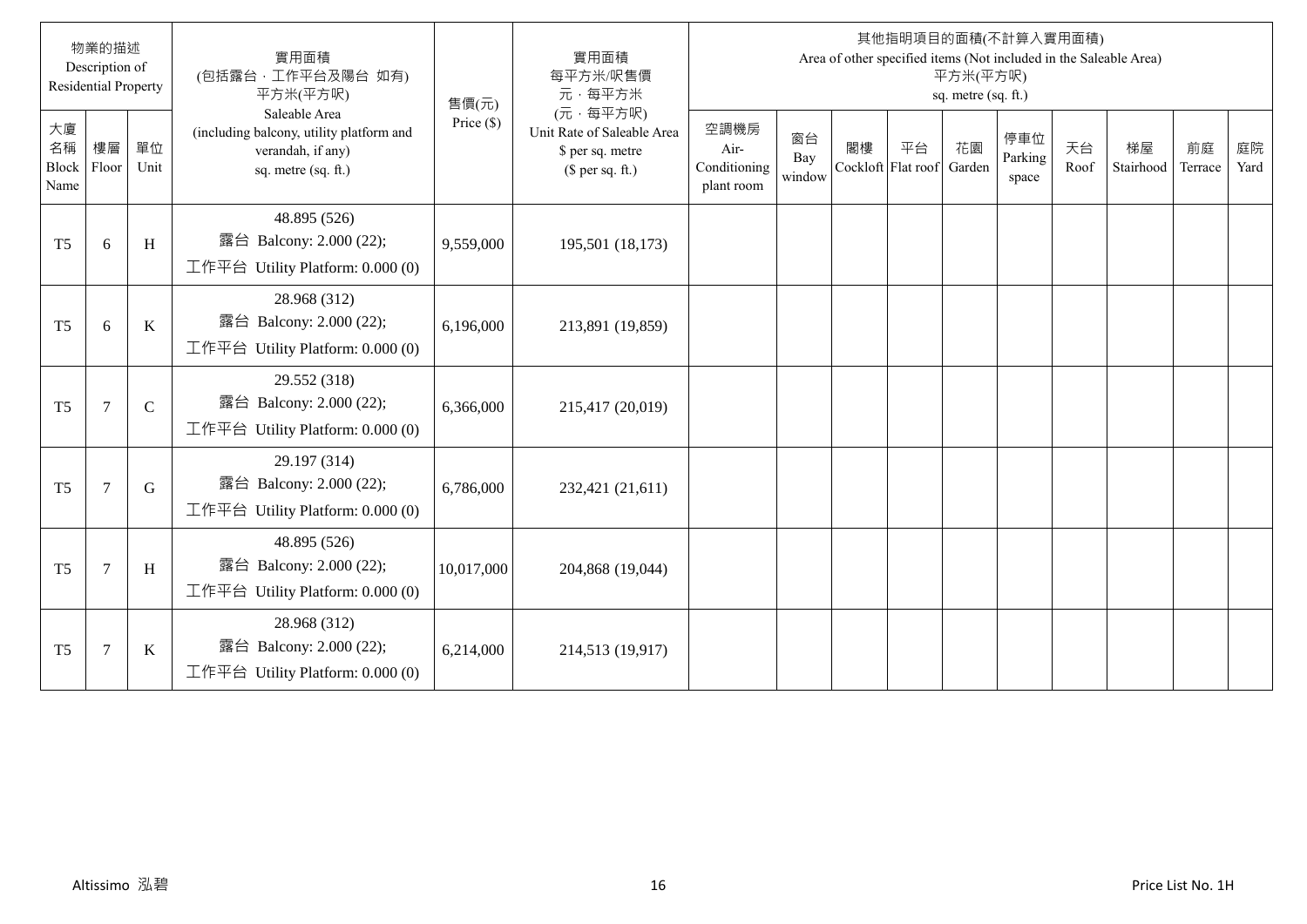|                           | 物業的描述<br>Description of<br><b>Residential Property</b> |               | 實用面積<br>(包括露台,工作平台及陽台 如有)<br>平方米(平方呎)                                                                 | 售價(元)        | 實用面積<br>每平方米/呎售價<br>元·每平方米                                                     |                                            |                     |    |                                 | 平方米(平方呎)<br>sq. metre (sq. ft.) | 其他指明項目的面積(不計算入實用面積)     |            | Area of other specified items (Not included in the Saleable Area) |               |            |
|---------------------------|--------------------------------------------------------|---------------|-------------------------------------------------------------------------------------------------------|--------------|--------------------------------------------------------------------------------|--------------------------------------------|---------------------|----|---------------------------------|---------------------------------|-------------------------|------------|-------------------------------------------------------------------|---------------|------------|
| 大廈<br>名稱<br>Block<br>Name | 樓層<br>Floor                                            | 單位<br>Unit    | Saleable Area<br>(including balcony, utility platform and<br>verandah, if any)<br>sq. metre (sq. ft.) | Price $(\$)$ | (元·每平方呎)<br>Unit Rate of Saleable Area<br>\$ per sq. metre<br>$$$ per sq. ft.) | 空調機房<br>Air-<br>Conditioning<br>plant room | 窗台<br>Bay<br>window | 閣樓 | 平台<br>Cockloft Flat roof Garden | 花園                              | 停車位<br>Parking<br>space | 天台<br>Roof | 梯屋<br>Stairhood                                                   | 前庭<br>Terrace | 庭院<br>Yard |
| T <sub>5</sub>            | $\,8\,$                                                | $\mathbf C$   | 29.552 (318)<br>露台 Balcony: 2.000 (22);<br>工作平台 Utility Platform: $0.000(0)$                          | 6,460,000    | 218,598 (20,314)                                                               |                                            |                     |    |                                 |                                 |                         |            |                                                                   |               |            |
| T <sub>5</sub>            | 8                                                      | G             | 29.197 (314)<br>露台 Balcony: 2.000 (22);<br>工作平台 Utility Platform: $0.000(0)$                          | 6,982,000    | 239,134 (22,236)                                                               |                                            |                     |    |                                 |                                 |                         |            |                                                                   |               |            |
| T <sub>5</sub>            | 8                                                      | H             | 48.895 (526)<br>露台 Balcony: 2.000 (22);<br>工作平台 Utility Platform: $0.000(0)$                          | 10,165,000   | 207,894 (19,325)                                                               |                                            |                     |    |                                 |                                 |                         |            |                                                                   |               |            |
| T <sub>5</sub>            | 8                                                      | K             | 28.968 (312)<br>露台 Balcony: 2.000 (22);<br>工作平台 Utility Platform: 0.000 (0)                           | 6,306,000    | 217,688 (20,212)                                                               |                                            |                     |    |                                 |                                 |                         |            |                                                                   |               |            |
| T <sub>5</sub>            | 9                                                      | $\mathcal{C}$ | 29.552 (318)<br>露台 Balcony: 2.000 (22);<br>工作平台 Utility Platform: $0.000(0)$                          | 6,460,000    | 218,598 (20,314)                                                               |                                            |                     |    |                                 |                                 |                         |            |                                                                   |               |            |
| T <sub>5</sub>            | 9                                                      | G             | 29.197 (314)<br>露台 Balcony: 2.000 (22);<br>工作平台 Utility Platform: $0.000(0)$                          | 6,982,000    | 239,134 (22,236)                                                               |                                            |                     |    |                                 |                                 |                         |            |                                                                   |               |            |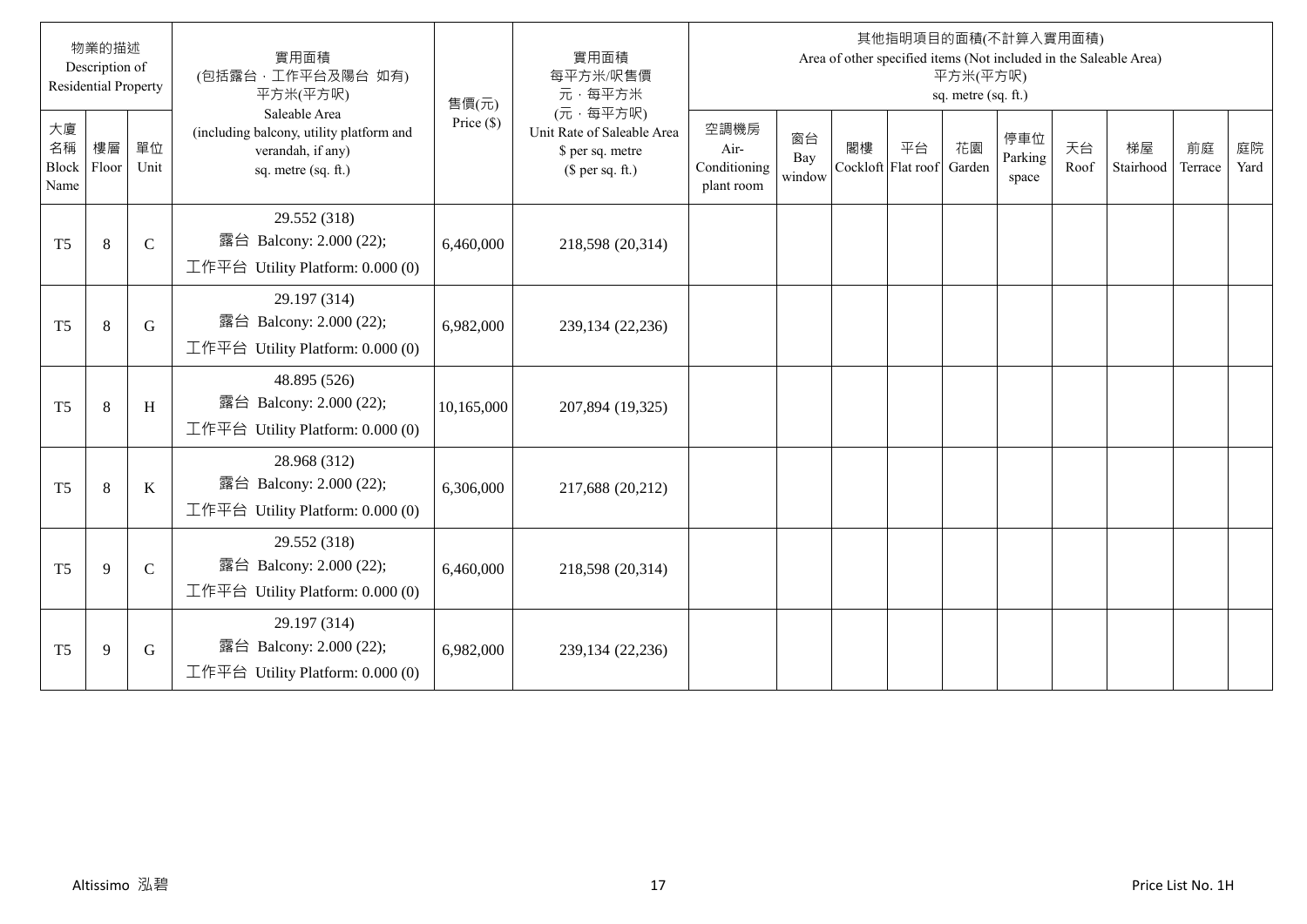|                           | 物業的描述<br>Description of<br><b>Residential Property</b> |               | 實用面積<br>(包括露台,工作平台及陽台 如有)<br>平方米(平方呎)                                                                 | 售價(元)        | 實用面積<br>每平方米/呎售價<br>元·每平方米                                                     |                                            |                     |    |                                 | 平方米(平方呎)<br>sq. metre (sq. ft.) | 其他指明項目的面積(不計算入實用面積)     |            | Area of other specified items (Not included in the Saleable Area) |               |            |
|---------------------------|--------------------------------------------------------|---------------|-------------------------------------------------------------------------------------------------------|--------------|--------------------------------------------------------------------------------|--------------------------------------------|---------------------|----|---------------------------------|---------------------------------|-------------------------|------------|-------------------------------------------------------------------|---------------|------------|
| 大廈<br>名稱<br>Block<br>Name | 樓層<br>Floor                                            | 單位<br>Unit    | Saleable Area<br>(including balcony, utility platform and<br>verandah, if any)<br>sq. metre (sq. ft.) | Price $(\$)$ | (元·每平方呎)<br>Unit Rate of Saleable Area<br>\$ per sq. metre<br>$$$ per sq. ft.) | 空調機房<br>Air-<br>Conditioning<br>plant room | 窗台<br>Bay<br>window | 閣樓 | 平台<br>Cockloft Flat roof Garden | 花園                              | 停車位<br>Parking<br>space | 天台<br>Roof | 梯屋<br>Stairhood                                                   | 前庭<br>Terrace | 庭院<br>Yard |
| T <sub>5</sub>            | 9                                                      | H             | 48.895 (526)<br>露台 Balcony: 2.000 (22);<br>工作平台 Utility Platform: $0.000(0)$                          | 10,165,000   | 207,894 (19,325)                                                               |                                            |                     |    |                                 |                                 |                         |            |                                                                   |               |            |
| T <sub>5</sub>            | 9                                                      | $\mathbf K$   | 28.968 (312)<br>露台 Balcony: 2.000 (22);<br>工作平台 Utility Platform: $0.000(0)$                          | 6,306,000    | 217,688 (20,212)                                                               |                                            |                     |    |                                 |                                 |                         |            |                                                                   |               |            |
| T <sub>5</sub>            | 10                                                     | $\mathcal{C}$ | 29.552 (318)<br>露台 Balcony: 2.000 (22);<br>工作平台 Utility Platform: $0.000(0)$                          | 6,522,000    | 220,696 (20,509)                                                               |                                            |                     |    |                                 |                                 |                         |            |                                                                   |               |            |
| T <sub>5</sub>            | 10                                                     | G             | 29.197 (314)<br>露台 Balcony: 2.000 (22);<br>工作平台 Utility Platform: 0.000 (0)                           | 7,147,000    | 244,785 (22,761)                                                               |                                            |                     |    |                                 |                                 |                         |            |                                                                   |               |            |
| T <sub>5</sub>            | 10                                                     | H             | 48.895 (526)<br>露台 Balcony: 2.000 (22);<br>工作平台 Utility Platform: 0.000 (0)                           | 10,264,000   | 209,919 (19,513)                                                               |                                            |                     |    |                                 |                                 |                         |            |                                                                   |               |            |
| T <sub>5</sub>            | 10                                                     | $\bf K$       | 28.968 (312)<br>露台 Balcony: 2.000 (22);<br>工作平台 Utility Platform: 0.000 (0)                           | 6,367,000    | 219,794 (20,407)                                                               |                                            |                     |    |                                 |                                 |                         |            |                                                                   |               |            |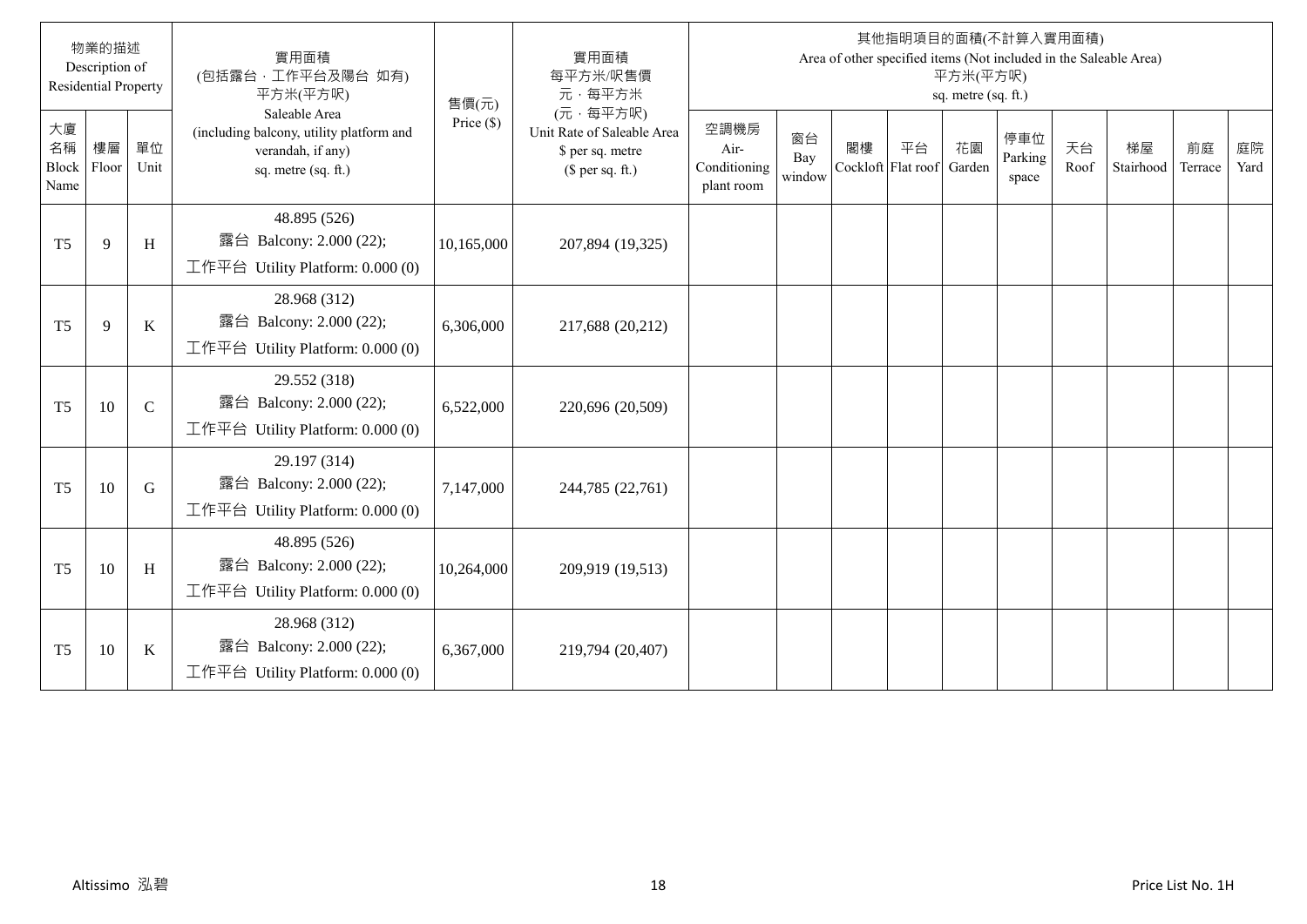|                           | 物業的描述<br>Description of<br><b>Residential Property</b> |               | 實用面積<br>(包括露台,工作平台及陽台 如有)<br>平方米(平方呎)                                                                 | 售價(元)        | 實用面積<br>每平方米/呎售價<br>元·每平方米                                                     |                                            |                     |                          |    | 平方米(平方呎)<br>sq. metre (sq. ft.) | 其他指明項目的面積(不計算入實用面積)     |            | Area of other specified items (Not included in the Saleable Area) |               |            |
|---------------------------|--------------------------------------------------------|---------------|-------------------------------------------------------------------------------------------------------|--------------|--------------------------------------------------------------------------------|--------------------------------------------|---------------------|--------------------------|----|---------------------------------|-------------------------|------------|-------------------------------------------------------------------|---------------|------------|
| 大廈<br>名稱<br>Block<br>Name | 樓層<br>Floor                                            | 單位<br>Unit    | Saleable Area<br>(including balcony, utility platform and<br>verandah, if any)<br>sq. metre (sq. ft.) | Price $(\$)$ | (元·每平方呎)<br>Unit Rate of Saleable Area<br>\$ per sq. metre<br>$$$ per sq. ft.) | 空調機房<br>Air-<br>Conditioning<br>plant room | 窗台<br>Bay<br>window | 閣樓<br>Cockloft Flat roof | 平台 | 花園<br>Garden                    | 停車位<br>Parking<br>space | 天台<br>Roof | 梯屋<br>Stairhood                                                   | 前庭<br>Terrace | 庭院<br>Yard |
| T <sub>5</sub>            | 11                                                     | $\mathcal{C}$ | 29.552 (318)<br>露台 Balcony: 2.000 (22);<br>工作平台 Utility Platform: 0.000 (0)                           | 6,629,000    | 224,316 (20,846)                                                               |                                            |                     |                          |    |                                 |                         |            |                                                                   |               |            |
| T <sub>5</sub>            | 11                                                     | G             | 29.197 (314)<br>露台 Balcony: 2.000 (22);<br>工作平台 Utility Platform: 0.000 (0)                           | 7,250,000    | 248,313 (23,089)                                                               |                                            |                     |                          |    |                                 |                         |            |                                                                   |               |            |
| T <sub>5</sub>            | 11                                                     | H             | 48.895 (526)<br>露台 Balcony: 2.000 (22);<br>工作平台 Utility Platform: 0.000 (0)                           | 10,412,000   | 212,946 (19,795)                                                               |                                            |                     |                          |    |                                 |                         |            |                                                                   |               |            |
| T <sub>5</sub>            | 11                                                     | K             | 28.968 (312)<br>露台 Balcony: 2.000 (22);<br>工作平台 Utility Platform: $0.000(0)$                          | 6,459,000    | 222,970 (20,702)                                                               |                                            |                     |                          |    |                                 |                         |            |                                                                   |               |            |
| T <sub>5</sub>            | 12                                                     | $\mathcal{C}$ | 29.552 (318)<br>露台 Balcony: 2.000 (22);<br>工作平台 Utility Platform: 0.000 (0)                           | 6,764,000    | 228,885 (21,270)                                                               |                                            |                     |                          |    |                                 |                         |            |                                                                   |               |            |
| T <sub>5</sub>            | 12                                                     | G             | 29.197 (314)<br>露台 Balcony: 2.000 (22);<br>工作平台 Utility Platform: 0.000 (0)                           | 7,353,000    | 251,841 (23,417)                                                               |                                            |                     |                          |    |                                 |                         |            |                                                                   |               |            |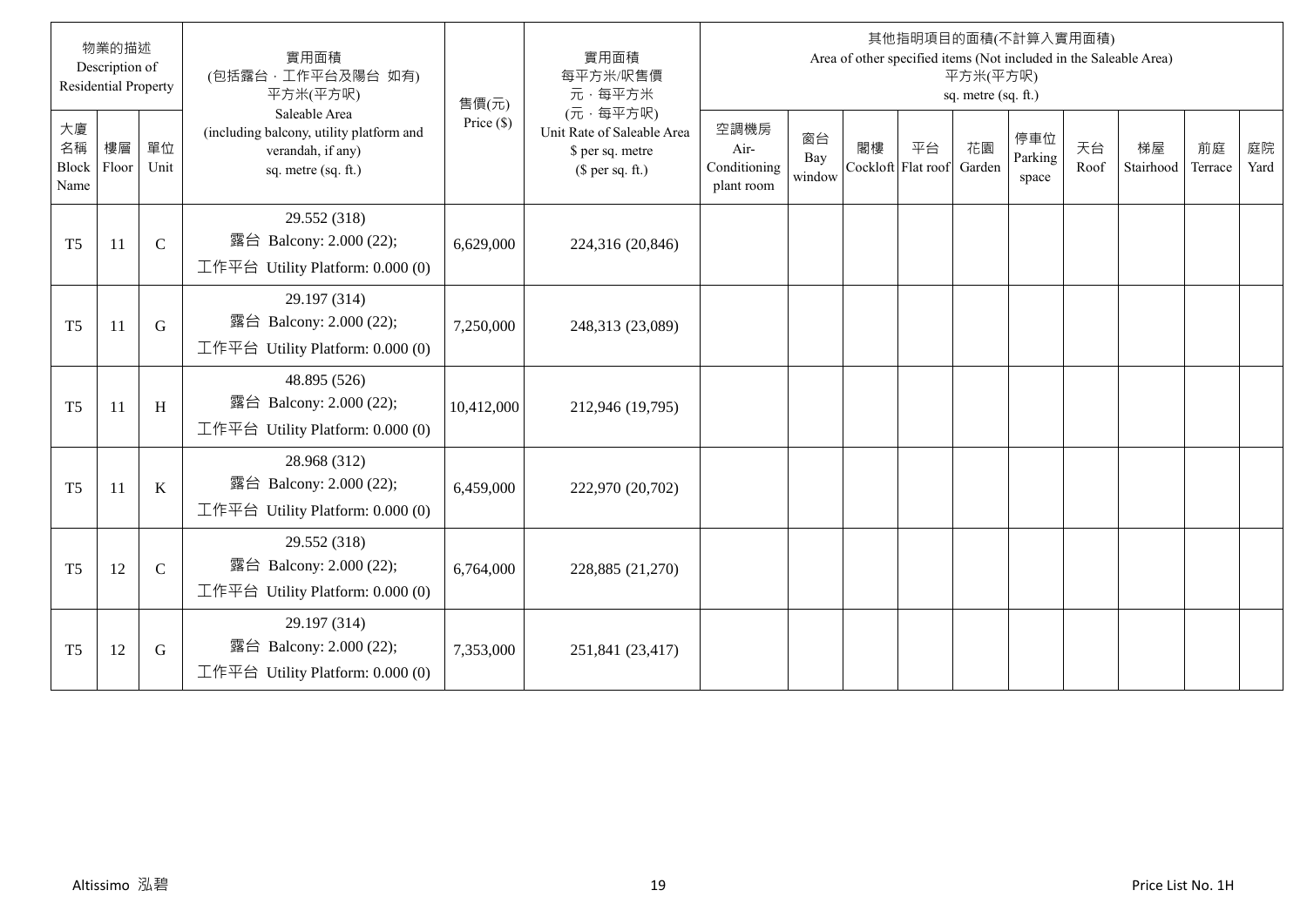|                           | 物業的描述<br>Description of<br><b>Residential Property</b> |            | 實用面積<br>(包括露台,工作平台及陽台 如有)<br>平方米(平方呎)                                                                   | 售價(元)        | 實用面積<br>每平方米/呎售價<br>元·每平方米                                                     |                                            |                     |    |                          | 平方米(平方呎)<br>sq. metre (sq. ft.) | 其他指明項目的面積(不計算入實用面積)     |            | Area of other specified items (Not included in the Saleable Area) |               |            |
|---------------------------|--------------------------------------------------------|------------|---------------------------------------------------------------------------------------------------------|--------------|--------------------------------------------------------------------------------|--------------------------------------------|---------------------|----|--------------------------|---------------------------------|-------------------------|------------|-------------------------------------------------------------------|---------------|------------|
| 大廈<br>名稱<br>Block<br>Name | 樓層<br>Floor                                            | 單位<br>Unit | Saleable Area<br>(including balcony, utility platform and<br>verandah, if any)<br>sq. metre $(sq. ft.)$ | Price $(\$)$ | (元·每平方呎)<br>Unit Rate of Saleable Area<br>\$ per sq. metre<br>$$$ per sq. ft.) | 空調機房<br>Air-<br>Conditioning<br>plant room | 窗台<br>Bay<br>window | 閣樓 | 平台<br>Cockloft Flat roof | 花園<br>Garden                    | 停車位<br>Parking<br>space | 天台<br>Roof | 梯屋<br>Stairhood                                                   | 前庭<br>Terrace | 庭院<br>Yard |
| T <sub>5</sub>            | 12                                                     | H          | 48.895 (526)<br>露台<br>Balcony: 2.000 (22);<br>工作平台 Utility Platform: $0.000(0)$                         | 10,560,000   | 215,973 (20,076)                                                               |                                            |                     |    |                          |                                 |                         |            |                                                                   |               |            |
| T <sub>5</sub>            | 12                                                     | $\bf K$    | 28.968 (312)<br>露台 Balcony: 2.000 (22);<br>工作平台<br>Utility Platform: 0.000 (0)                          | 6,551,000    | 226,146 (20,997)                                                               |                                            |                     |    |                          |                                 |                         |            |                                                                   |               |            |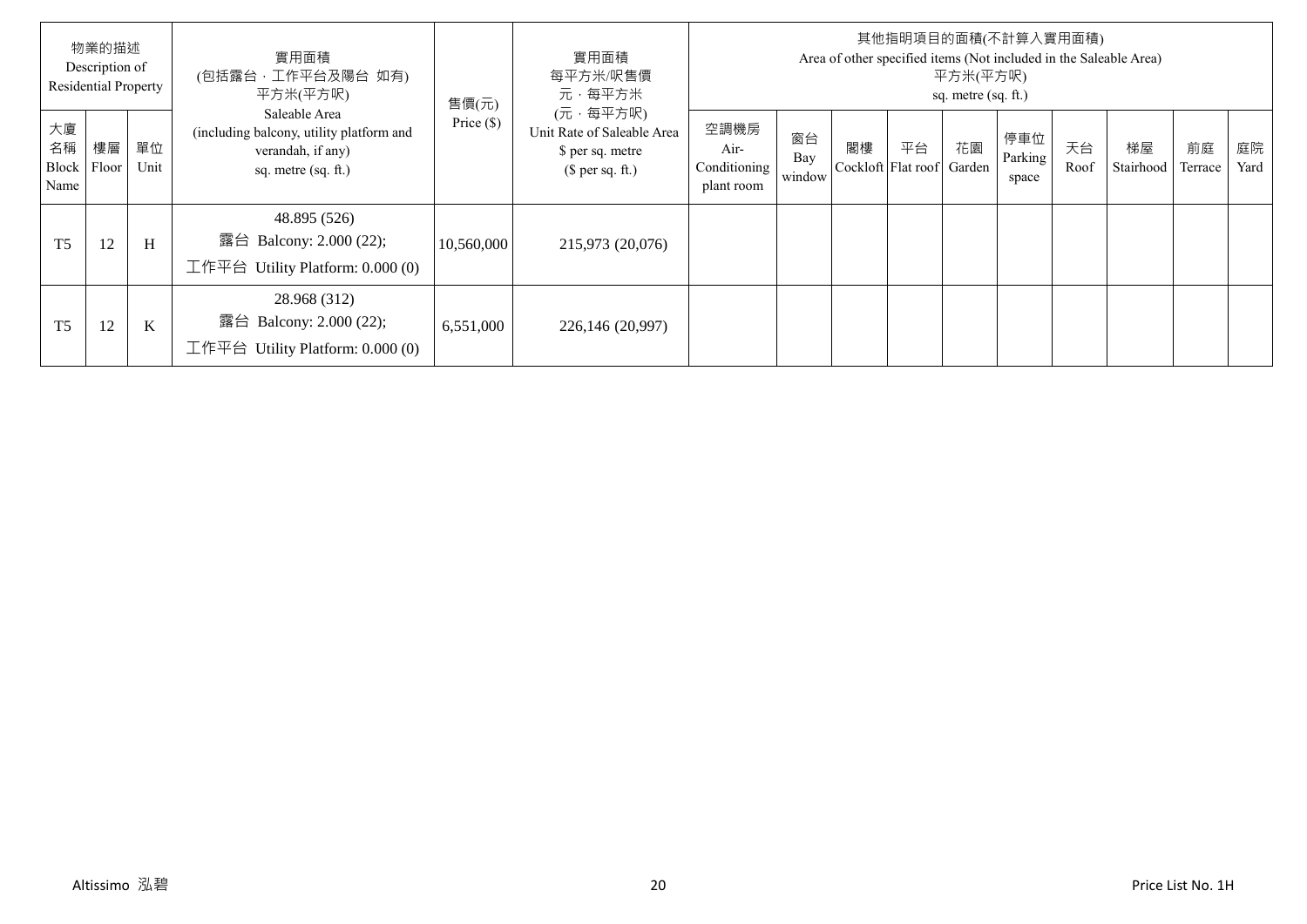#### **第三部份:其他資料 Part 3: Other Information**

# (1) 準買家應參閱發展項目的售樓說明書,以了解該項目的資料。

Prospective purchasers are advised to refer to the sales brochure for the development for information on the development.

# $(2)$  根據《一手住宅物業銷售條例》第 52(1)條及第 53(2)及(3)條,

According to sections 52(1) and 53(2) and (3) of the Residential Properties (First-hand Sales) Ordinance, –

# 第 52(1) 條 / Section 52(1)

# 在某人就指明住宅物業與擁有人訂立臨時買賣合約時,該人須向擁有人支付售價的 5%的臨時訂金。

A preliminary deposit of 5% of the purchase price is payable by a person to the owner on entering into a preliminary agreement for sale and purchase in respect of the specified residential property with the owner.

#### 第 53(2) 條 / Section 53(2)

如某人於某日期訂立臨時買賣合約,並於該日期後的 5 個工作日內,就有關住宅物業簽立買賣合約,則擁有人必須在該日期後的 8 個工作日內,簽立該買賣合約。 If a person executes an agreement for sale and purchase in respect of the residential property within 5 working days after the date on which the person enters into the preliminary agreement for sale and purchase, the owner must execute the agreement for sale and purchase within 8 working days after that date.

#### 第 53(3) 條 / Section 53(3)

如某人於某日期訂立臨時買賣合約時,但沒有於該日期後的 5 個工作日內,就有關住宅物業簽立買賣合約,則 – (i) 該臨時合約即告終止;(ii) 有關的臨時訂金即予沒收;及 (iii) 擁 有人不得就該人沒有簽立買賣合約而針對該人提出進一步申索。

If a person does not execute an agreement for sale and purchase in respect of the residential property within 5 working days after the date on which the person enters into the preliminary agreement for sale and purchase-

(i) the preliminary agreement is terminated; (ii) the preliminary deposit is forfeited; and (iii) the owner does not have any further claim against the person for the failure.

#### (3) 實用面積及屬該住宅物業其他指明項目的面積是按《一手住宅物業銷售條例》第 8 條及附表二第 2 部的計算得出的。

The saleable area and area of other specified items of the residential property are calculated in accordance with section 8 and Part 2 of Schedule 2 to the Residential Properties(First-hand Sales) Ordinance.

- 
- (4) (i) 註:在第(4)段中: (a) 「售價」指本價單第二部份中所列之住宅物業的售價,而「成交金額」指將於臨時合約中訂明的住宅物業的實際售價。因應不同支付條款 及/或折扣按售價計算得出之價目,皆以進位到最接近的千位數作為成交金額。
	- (b) 「工作日」按《一手住宅物業銷售條例》第 2(1)條所定義。
	- (c) 「臨時合約」指臨時買賣合約。
	- (d) 「正式合約」指正式買賣合約。

Note: In paragraph (4): (a)

- "price" means the price of the residential property set out in Part 2 of this price list, and "transaction price" means the actual price of the residential property to be set out in PASP. The price obtained after applying the relevant terms of payment and/or applicable discount(s) on the price will be rounded up to the nearest thousand to determine the transaction price.
	- (b) "working day" shall be as defined in section 2(1) of the Residential Properties (First-hand Sales) Ordinance.
	- (c) "PASP" means the Preliminary Agreement for Sale and Purchase.
	- (d) "ASP" means the Agreement for Sale and Purchase.

於簽署臨時合約時,買方須繳付相等於成交金額的 5%作為臨時訂金,請帶備港幣\$100,000 銀行本票以支付部份臨時訂金,抬頭請寫「的近律師行」或"Deacons"。請另備支 票以繳付臨時訂金之餘額。

The purchasers shall pay the preliminary deposit equivalent to 5% of the transaction price upon signing of the PASP. Please bring along a cashiers' order of HK\$100,000 made payable to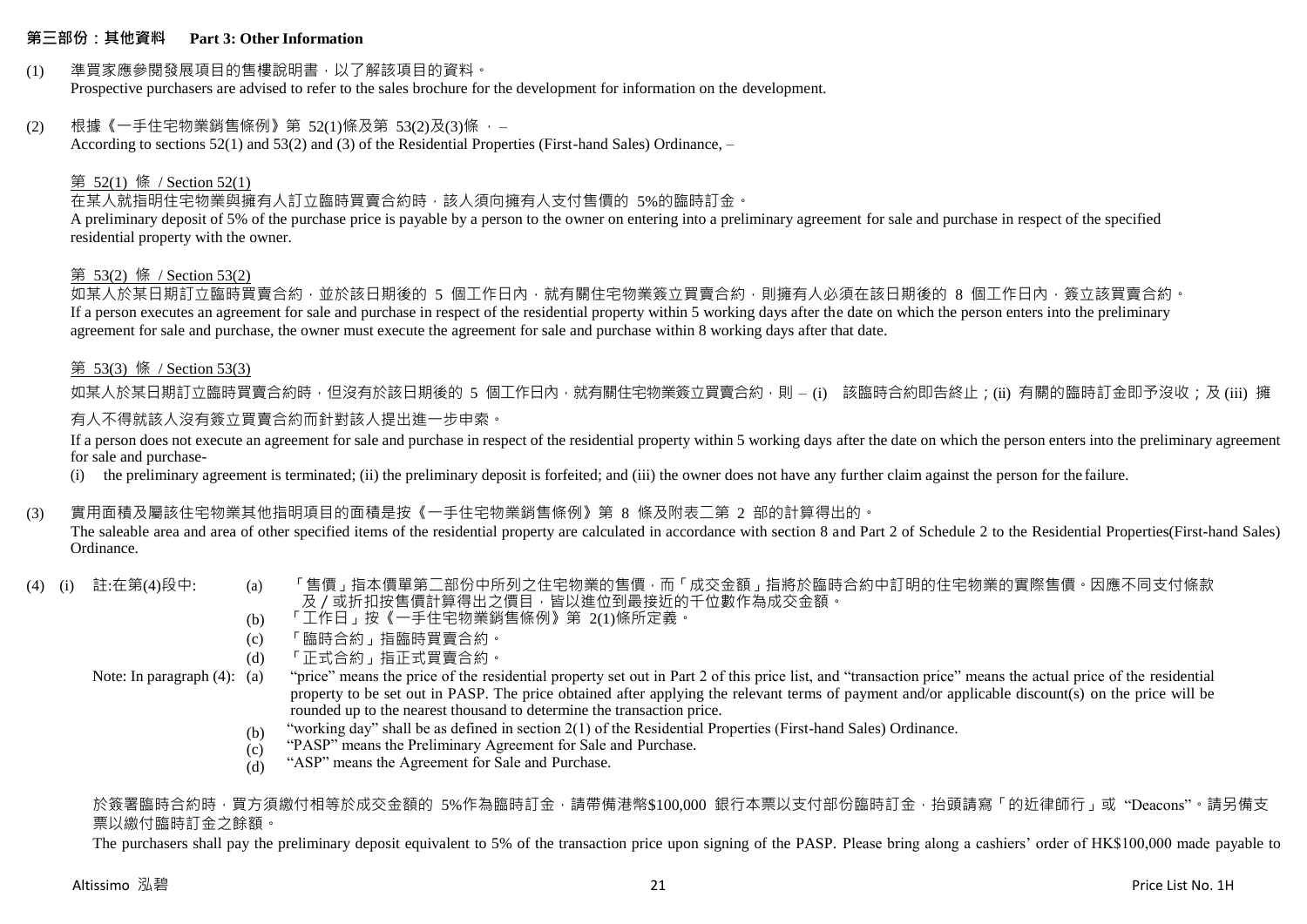"Deacons" for payment of part of the preliminary deposit. Please also bring along a cheque for payment of the balance of the preliminary deposit.

# **支付條款**

# **Terms of Payment**

- (A) 120 天現金優惠付款計劃 120-day Cash Payment Plan (照售價減 10%) (10% discount from the price)
	- (1) 買方須於簽署臨時合約時繳付相等於成交金額 5%作為臨時訂金。買方須於簽署臨時合約後 5 個工作日內簽署正式合約。 The purchaser shall pay the preliminary deposit equivalent to 5% of the transaction price upon signing of the PASP. The ASP shall be signed by the purchaser within 5 working days after signing of the PASP.
	- (2) 買方簽署臨時合約後 30 天內再付成交金額 5%作為加付訂金。 A further 5% of the transaction price being further deposit shall be paid by the purchaser within 30 days after signing of the PASP.
	- (3) 成交金額90%即成交金額餘款於買方簽署臨時合約後120 天內或於賣方就其有能力將有關住宅物業有效地轉讓予買方一事向買方發出書面通知的日期後的14 日內由 買方付清,以較早者為準。 90% of the transaction price being balance of the transaction price shall be paid by the purchaser within 120 days after signing of the PASP or within 14 days after the date of written notification to the purchaser that the vendor is in a position validly to assign the relevant residential property to the purchaser, whichever is earlier.
- (A1) 288 天輕鬆付款計劃 288-day Easy Payment Plan (照售價減 7%) (7% discount from the price)
	- (1) 買方須於簽署臨時合約時繳付相等於成交金額 5%作為臨時訂金。買方須於簽署臨時合約後 5 個工作日內簽署正式合約。 The purchaser shall pay the preliminary deposit equivalent to 5% of the transaction price upon signing of the PASP. The ASP shall be signed by the purchaser within 5 working days after signing of the PASP.
	- (2) 買方簽署臨時合約後 60 天內再付成交金額 5%作為部份成交金額。 A further 5% of the transaction price being part payment of the transaction price shall be paid by the purchaser within 60 days after signing of the PASP.
	- (3) 買方簽署臨時合約後 90 天內再付成交金額 5%作為部份成交金額。 A further 5% of the transaction price being part payment of the transaction price shall be paid by the purchaser within 90 days after signing of the PASP.
	- (4) 成交金額 85%即成交金額餘款於於買方簽署臨時合約後 288 天內或於賣方就其有能力將有關住宅物業有效地轉讓予買方一事向買方發出通知的日期後的 14 日內由 買方付清,以較早者為準。 85% of the transaction price being balance of the transaction price shall be paid by the purchaser within 288 days after signing of the PASP or within 14 days after the date of notification to the purchaser that the vendor is in a position validly to assign the relevant residential property to the purchaser, whichever is earlier.
- (A2) (並無此編號之支付條款)

( No Terms of Payment of such numbering)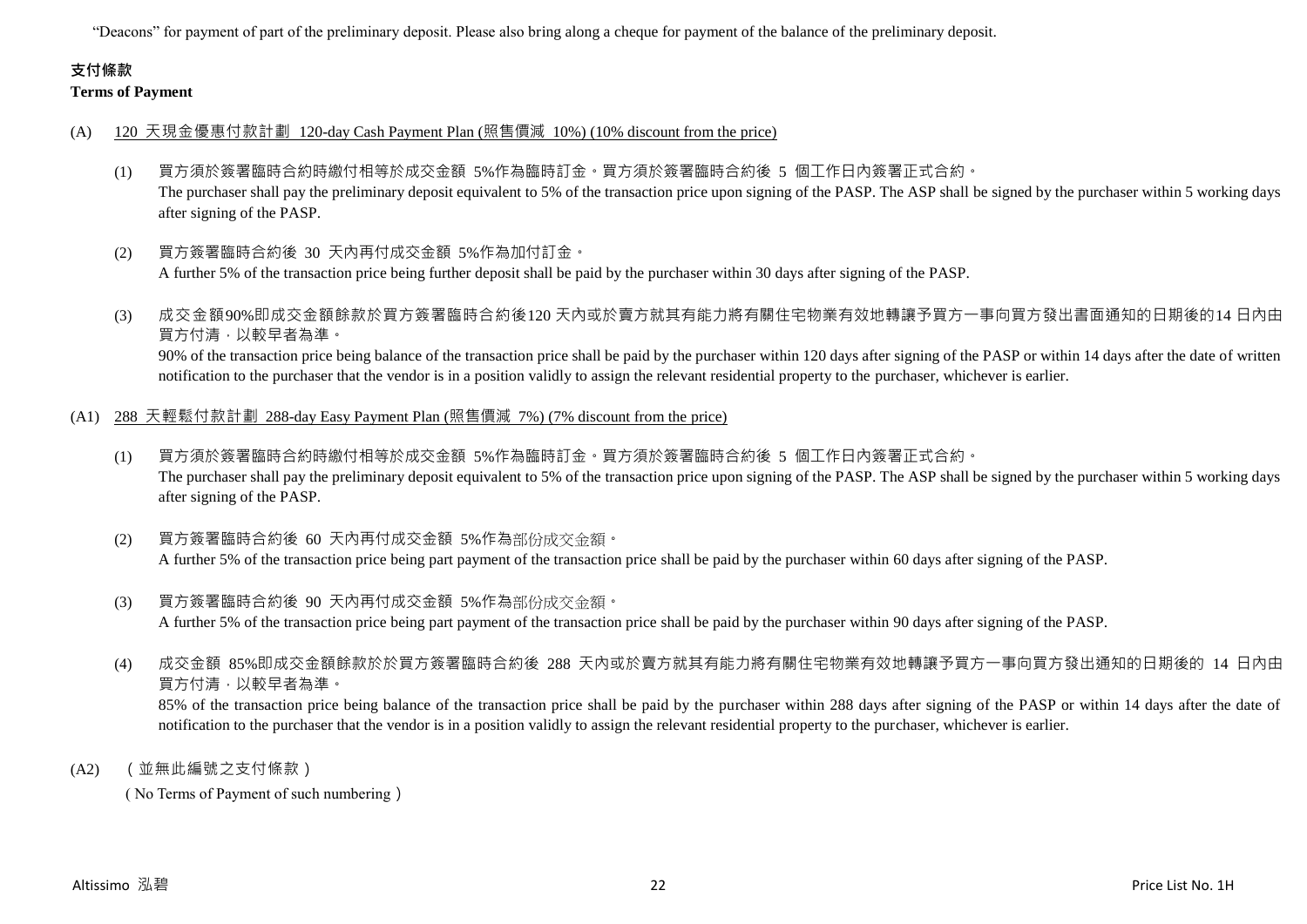# (A3) 180 天卓越按揭付款計劃 180-day Premium Mortgage Payment Plan (照售價減 6%) (6% discount from the price)

- (1) 買方須於簽署臨時合約時繳付相等於成交金額 5%作為臨時訂金。買方須於簽署臨時合約後 5 個工作日內簽署正式合約。 The purchaser shall pay the preliminary deposit equivalent to 5% of the transaction price upon signing of the PASP. The ASP shall be signed by the purchaser within 5 working days after signing of the PASP.
- (2) 買方簽署臨時合約後 30 天內再付成交金額 5%作為加付訂金。

A further 5% of the transaction price being further deposit shall be paid by the purchaser within 30 days after signing of the PASP.

(3) 成交金額90%即成交金額餘款於買方簽署臨時合約後180 天內或於賣方就其有能力將有關住宅物業有效地轉讓予買方一事向買方發出書面通知的日期後的14 日內由 買方付清,以較早者為準。

90% of the transaction price being balance of the transaction price shall be paid by the purchaser within 180 days after signing of the PASP or within 14 days after the date of written notification to the purchaser that the vendor is in a position validly to assign the relevant residential property to the purchaser, whichever is earlier.

#### **本付款計劃提供「成交金額 75%第一按揭」安排,該安排詳情見第 (4)(iii)(b)段。**

**The arrangements of "First Mortgage for 75% of the transaction price" will be provided under this payment plan. Please see paragraph (4)(iii)(b) for the details of that arrangement.**

- (A4) 180 天現金優惠付款計劃 180-day Cash Payment Payment Plan (照售價減 9%) (9% discount from the price)
	- (1) 買方須於簽署臨時合約時繳付相等於成交金額 5%作為臨時訂金。買方須於簽署臨時合約後 5 個工作日內簽署正式合約。 The purchaser shall pay the preliminary deposit equivalent to 5% of the transaction price upon signing of the PASP. The ASP shall be signed by the purchaser within 5 working days after signing of the PASP.
	- (2) 買方簽署臨時合約後 30 天內再付成交金額 5%作為加付訂金。 A further 5% of the transaction price being further deposit shall be paid by the purchaser within 30 days after signing of the PASP.
	- (3) 成交金額90%即成交金額餘款於買方簽署臨時合約後180 天內或於賣方就其有能力將有關住宅物業有效地轉讓予買方一事向買方發出書面通知的日期後的14 日內由 買方付清,以較早者為準。

90% of the transaction price being balance of the transaction price shall be paid by the purchaser within 180 days after signing of the PASP or within 14 days after the date of written notification to the purchaser that the vendor is in a position validly to assign the relevant residential property to the purchaser, whichever is earlier.

(B) (並無此編號之支付條款)

( No Terms of Payment of such numbering)

(C) (並無此編號之支付條款)

( No Terms of Payment of such numbering)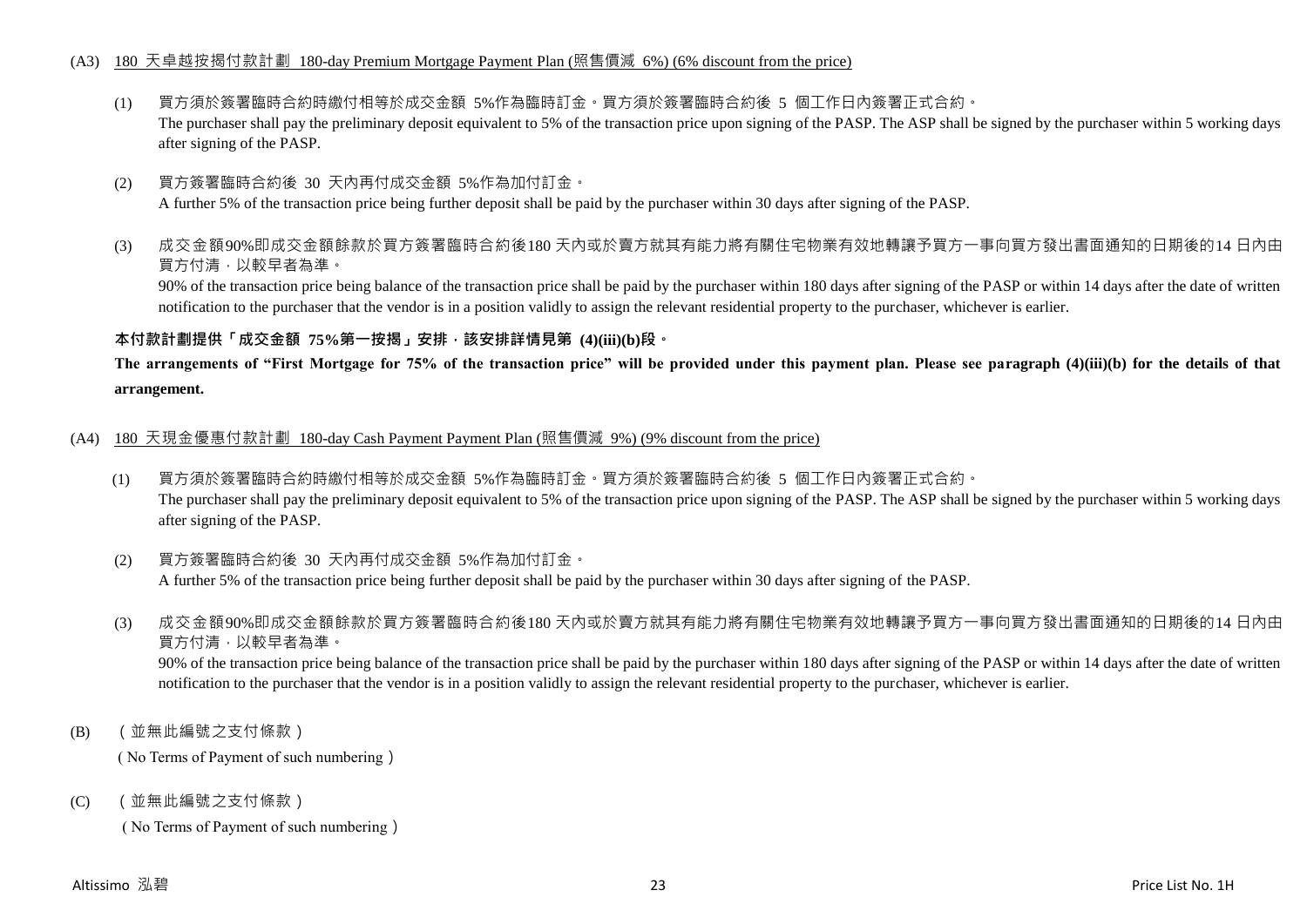# (C1) 優越建築期付款計劃 Premium Stage Payment Plan (照售價減 4%) (4% discount from the price)

- (1) 買方須於簽署臨時合約時繳付相等於成交金額 5%作為臨時訂金。買方須於簽署臨時合約後 5 個工作日內簽署正式合約。 The purchaser shall pay the preliminary deposit equivalent to 5% of the transaction price upon signing of the PASP. The ASP shall be signed by the purchaser within 5 working days after signing of the PASP.
- (2) 買方簽署臨時合約後 30 天內再付成交金額 5%作為加付訂金。 A further 5% of the transaction price being further deposit shall be paid by the purchaser within 30 days after signing of the PASP.
- (3) 買方簽署臨時合約後 90 天內再付成交金額 5%作為部份成交金額。 A further 5% of the transaction price being part payment of the transaction price shall be paid by the purchaser within 90 days after signing of the PASP.
- (4) 買方簽署臨時合約後 180 天內再付成交金額 5%作為部份成交金額。 A further 5% of the transaction price being part payment of the transaction price shall be paid by the purchaser within 180 days after signing of the PASP.
- (5) 成交金額 80%即成交金額餘款於賣方就其有能力將有關住宅物業有效地轉讓予買方一事向買方發出書面通知的日期後的 14 日內由買方付清 80% of the transaction price being balance of the transaction price shall be paid by the purchaser within 14 days after the date of written notification to the purchaser that the vendor is in a position validly to assign the relevant residential property to the purchaser.

# **本付款計劃提供「成交金額 30%第二按揭」安排,該安排詳情見第 (4)(iii)(c)段。**

**The arrangements of "Second Mortgage for 30% of the transaction price" will be provided under this payment plan. Please see paragraph (4)(iii)(c) for the details of that arrangement.**

### (C2) 至輕鬆建築期付款計劃 Super Relax Stage Payment Plan (照售價減 4%) (4% discount from the price)

- (1) 買方須於簽署臨時合約時繳付相等於成交金額 5%作為臨時訂金。買方須於簽署臨時合約後 5 個工作日內簽署正式合約。 The purchaser shall pay the preliminary deposit equivalent to 5% of the transaction price upon signing of the PASP. The ASP shall be signed by the purchaser within 5 working days after signing of the PASP.
- (2) 買方簽署臨時合約後 60 天內再付成交金額 5%作為加付訂金。 A further 5% of the transaction price being further deposit shall be paid by the purchaser within 60 days after signing of the PASP.
- (3) 買方簽署臨時合約後 90 天內再付成交金額 1%作為部份成交金額。 A further 1% of the transaction price being part payment of the transaction price shall be paid by the purchaser within 90 days after signing of the PASP.
- (4) 買方簽署臨時合約後 120 天內再付成交金額 1%作為部份成交金額。 A further 1% of the transaction price being part payment of the transaction price shall be paid by the purchaser within 120 days after signing of the PASP.
- (5) 買方簽署臨時合約後 150 天內再付成交金額 1%作為部份成交金額。 A further 1% of the transaction price being part payment of the transaction price shall be paid by the purchaser within 150 days after signing of the PASP.
- (6) 買方簽署臨時合約後 180 天內再付成交金額 2%作為部份成交金額。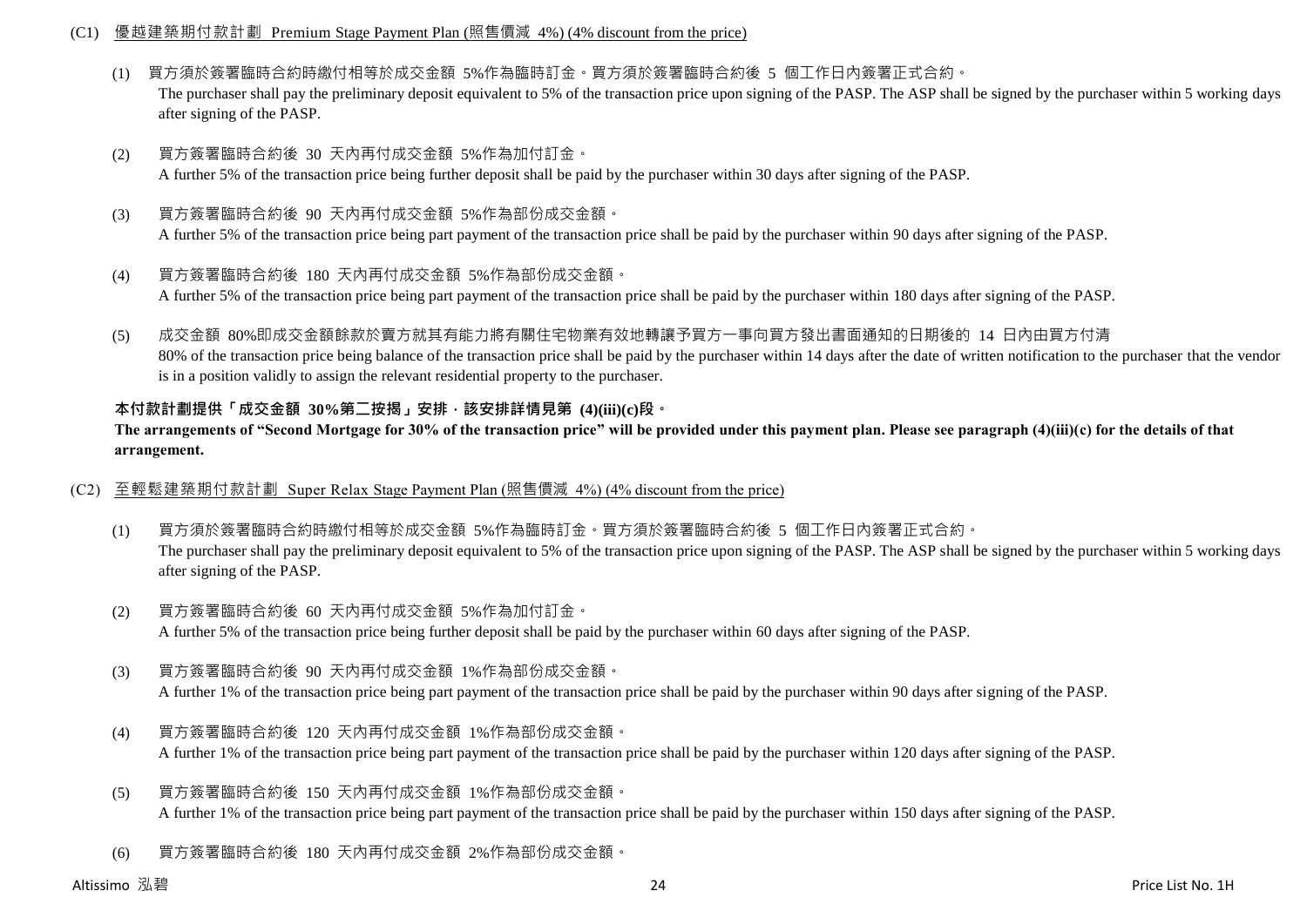A further 2% of the transaction price being part payment of the transaction price shall be paid by the purchaser within 180 days after signing of the PASP.

(7) 成交金額 85%即成交金額餘款於賣方就其有能力將有關住宅物業有效地轉讓予買方一事向買方發出書面通知的日期後的 14 日內由買方付清。 85% of the transaction price being balance of the transaction price shall be paid by the purchaser within 14 days after the date of written notification to the purchaser that the vendor is in a position validly to assign the relevant residential property to the purchaser.

# **本付款計劃提供「成交金額 75%第一按揭」安排,該安排詳情見第 (4)(iii)(b)段。**

**The arrangements of "First Mortgage for 75% of the transaction price" will be provided under this payment plan. Please see paragraph (4)(iii)(b) for the details of that arrangement.**

- (C3) 建築期付款計劃 Relax Stage Payment Plan (照售價減 7%) (7% discount from the price)
	- (1) 買方須於簽署臨時合約時繳付相等於成交金額 5%作為臨時訂金。買方須於簽署臨時合約後 5 個工作日內簽署正式合約。 The purchaser shall pay the preliminary deposit equivalent to 5% of the transaction price upon signing of the PASP. The ASP shall be signed by the purchaser within 5 working days after signing of the PASP.
	- (2) 買方簽署臨時合約後 60 天內再付成交金額 5%作為加付訂金。 A further 5% of the transaction price being further deposit shall be paid by the purchaser within 60 days after signing of the PASP.
	- (3) 買方簽署臨時合約後 90 天內再付成交金額 1%作為部份成交金額。 A further 1% of the transaction price being part payment of the transaction price shall be paid by the purchaser within 90 days after signing of the PASP.
	- (4) 買方簽署臨時合約後 120 天內再付成交金額 1%作為部份成交金額。 A further 1% of the transaction price being part payment of the transaction price shall be paid by the purchaser within 120 days after signing of the PASP.
	- (5) 買方簽署臨時合約後 150 天內再付成交金額 1%作為部份成交金額。 A further 1% of the transaction price being part payment of the transaction price shall be paid by the purchaser within 150 days after signing of the PASP.
	- (6) 買方簽署臨時合約後 180 天內再付成交金額 2%作為部份成交金額。 A further 2% of the transaction price being part payment of the transaction price shall be paid by the purchaser within 180 days after signing of the PASP.
	- (7) 成交金額 85%即成交金額餘款於賣方就其有能力將有關住宅物業有效地轉讓予買方一事向買方發出書面通知的日期後的 14 日內由買方付清。 85% of the transaction price being balance of the transaction price shall be paid by the purchaser within 14 days after the date of written notification to the purchaser that the vendor is in a position validly to assign the relevant residential property to the purchaser.

#### (ii) **售價獲得折扣的基礎**

**The basis on which any discount on the price is available**

- (a) 見 4(i) See 4(i)
- (b) 「置業售價折扣」:額外售價 2%折扣優惠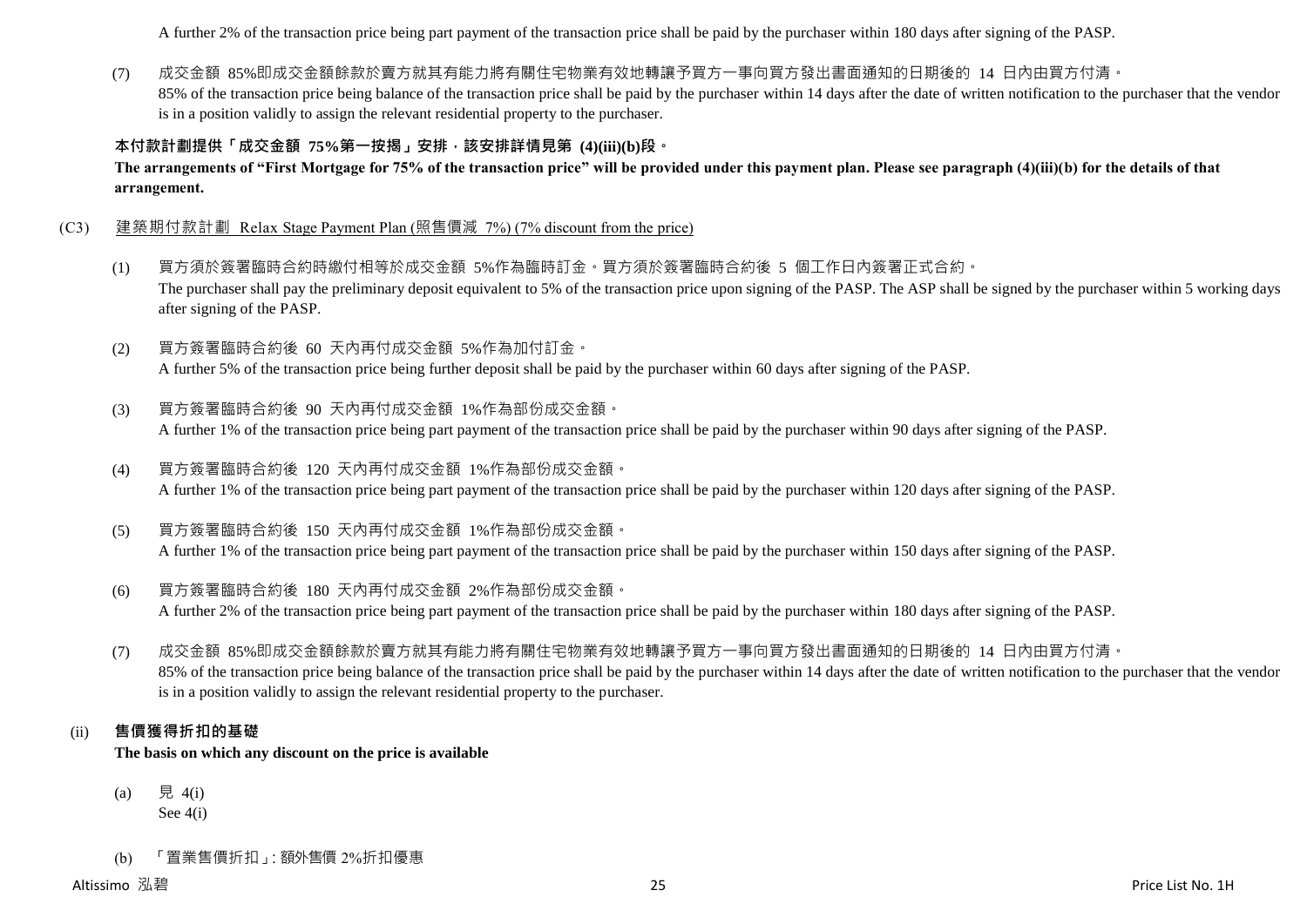# (只適用於 120 天現金優惠付款計劃、288 天輕鬆付款計劃、180 天卓越按揭付款計劃及 180 天現金優惠付款計劃)

"Home Purchase Price Discount": An extra 2% discount from the price.

(Only applicable to 120-day Cash Payment Plan, 288-day Easy Payment Plan, 180-day Premium Mortgage Payment Plan and 180-day Cash Payment Plan)

(c) 員工置業折扣 Staff Purchasing Discount

如買方(或構成買方之任何人士)屬任何「員工合資格人士」,並且沒有委任地產代理就購入住宅物業代其行事,可獲額外 5% 售價折扣優惠,折扣優惠受相關公司內 部條款約束。

If the purchaser (or any person comprising the purchaser) is a "Qualified Staff", provided that the purchaser did not appoint any estate agent to act for him/her in the purchase of the residential property, an extra 5% discount on the Price would be offered, subject to the internal regulation of Respective Related Parties.

「員工合資格人士」指碧桂園控入司及其附屬公司、宏安集團有限公司及其附屬公司、宏安地產有限公司、位元堂藥業控股有限公司、易易壹金融集團有限公 司、中國農產品交易有限公司或中國建築國際集團及其附屬公司之任何董事、員工及其直系親屬(任何個人的配偶、父母、子女、兄弟及姐妹為該個人之「直系親屬」, 惟須提供令賣方滿意的有關證明文件 以茲證明有關關係,且賣方對是否存在近親關係保留最終決定權)。

"Qualified Staff" means any director or employee (and his/her close family member (a spouse, parent, child, brother and sister of a person is a "close family member" of that person provided that the relevant supporting documents to the satisfaction of the Vendor must be provided to prove the relationship concerned and that the Vendor reserves the final right to decide whether or not such relationship exists)) of any of Country Garden Holdings Company Limited and its subsidiaries, Wang On Group Limited and its subsidiaries, Wang On Properties Limited, Wai Yuen Tong Medicine Holdings Limited, Easy One Financial Group Limited, China Agri-Products Exchange Limited and China State Construction International Holdings Ltd. and its subsidiaries.

買方須在遞交購樓意向登記表格時或前提供令賣方滿意的證據証明其為「員工合資格人士」及(如適用)直系親屬關係,賣方就相關買方是否「員工合資格人士」及 (如適用)存在直系親屬關係有最終決定權,而賣方之決定為最終及對買方具有約束力。

The purchaser shall on or before submission of the Registration of Intent form on the spot provide evidence for proof of being a (if applicable) "Qualified Staff" to the satisfaction of the Vendor and in this respect the Vendor shall have absolute discretion and the Vendor's decision shall be final and binding on the purchaser.

# (iii) **可就購買發展項目中的指明住宅物業而連帶獲得的任何贈品、財務優惠或利益**

**Any gift, or any financial advantage or benefit, to be made available in connection with the purchase of a specified residential property in the Development**

- (a) 見 4(i) 及 4(ii) See  $4(i)$  and  $4(ii)$
- (b) 「成交金額 75%第一按揭」 "First Mortgage for 75% of the transaction price"

# **只適用於第(4)(i)(A3)及第(4)(i)(C2)段之付款計劃。**

**Only applicable to the payment plan under paragraphs (4)(i)(A3) and (4)(i)(C2).**

買方可向賣方介紹之財務機構或賣方指定的其它公司(「介紹之第一承按人」)申請最高達成交金額之 75%之第一按揭(「第一按揭貸款」)。第一按揭貸款及其申請受以下 條款及條件規限:

The purchaser may apply to the financial institution referred by the Vendor or any other company designated by the Vendor (the "Referred First Mortgagee") for first mortgage with a maximum loan amount equivalent to 75% of the transaction price (the "First Mortgage Loan"). The First Mortgage and its application are subject to the following terms and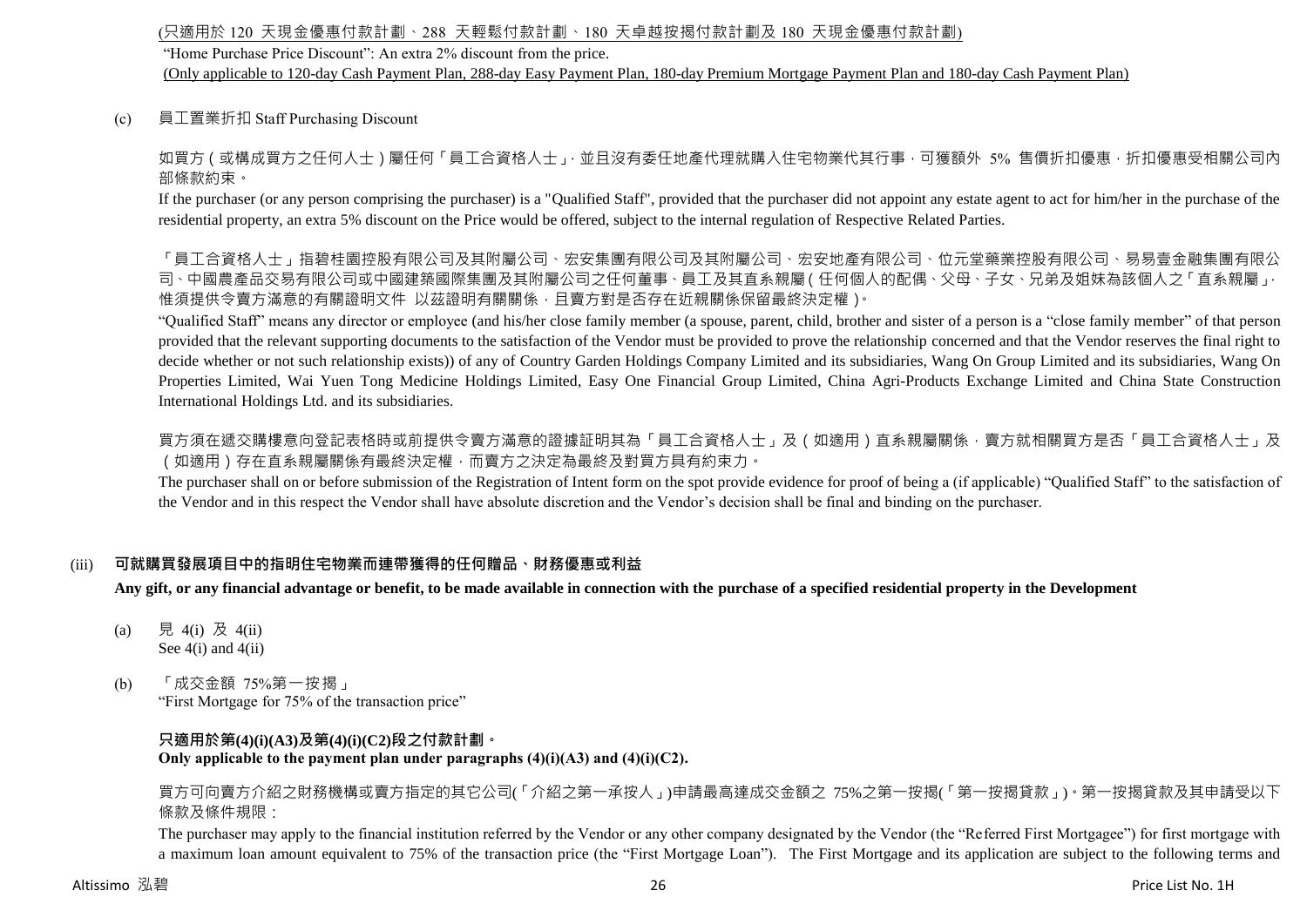conditions:

(1) 買方必須於付清成交金額餘款之日起計最少 60 日前以指定的申請書向介紹之第一承按人申請第一按揭貸款。

The purchaser shall by prescribed form apply to the Referred First Mortgagee for the First Mortgage Loan, not less than 60 days before the due date of payment of the balance of the transaction price.

(2) 買方須依照介紹之第一承按人之要求提供足夠之入息證明文件。

The purchaser shall provide sufficient proof of income in accordance with the requirements of the Referred First Mortgagee.

- (3) 買方須以所購之發展項目住宅物業之第一衡平法按揭及第一法定按揭作抵押。 The First Mortgage Loan shall be secured by a first equitable mortgage and a first legal mortgage over the residential property in the Development purchased by the purchaser.
- (4) 第一按揭貸款年期最長為 25年。 The maximum tenor of the First Mortgage Loan shall not exceed 25 years.
- (5) 第一按揭貸款首 24 個月之年利率以介紹之第一承按人引用之最優惠利率(P)減 2% (P-2%)計算。其後的年利率以最優惠利率加 2.375%(P+2.375%)計算。P 為浮動 利率,於本價單日期 P 為每年 5.375%。最終按揭利率以介紹之第一承按人審批結果而定,賣方並無就其作出,亦不得被視為就其作出任何不論明示或隱含之陳 述、承諾或保證。

The interest rate of the first 24 months of the First Mortgage Loan shall be Prime Rate (P) quoted by the Referred First Mortgagee minus 2% (P-2%). The interest rate for the rest of the term of the First Mortgage Loan shall be Prime Rate (P) plus 2.375% (P+2.375%). P is subject to fluctuation. P as at the date of this price list is 5.375% per annum. The final mortgage rate will be subject to final approval by the Referred First Mortgagee. No representation, undertaking or warranty, whether express or implied, is given, or shall be deemed to have been given by the Vendor in respect thereof.

- (6) 第一按揭貸款之文件必須由介紹之第一承按人指定之律師行辦理,並由買方負責有關律師費用及其他開支。 All legal documents in relation to the First Mortgage Loan must be prepared by the solicitors' firm designated by the Referred First Mortgagee. All legal costs and other expenses incurred shall be paid by the Purchaser.
- (7) 買方於決定選擇此安排前,請先向介紹之第一承按人查詢清楚按揭條款及條件、批核條件及申請手續。 The purchaser is advised to enquire with the Referred First Mortgagee on details of the terms and conditions of the mortgage, approval conditions and application procedures of the First Mortgage before choosing this arrangement.
- (8) 第一按揭貸款條款及批核條件僅供參考,介紹之第一承按人保留不時更改第一按揭貸款條款及批核條件的權利。 The terms and conditions and approval conditions of the First Mortgage Loan are for reference only, the Referred First Mortgagee reserves the right to change the terms and conditions and approval conditions of the First Mortgage Loan from time to time as it sees fit.
- (9) 有關第一按揭貸款之批核與否及借貸條款以介紹之第一承按人之最終決定為準,與賣方無關,且於任何情況賣方均無需為此負責。賣方並無或不得被視為就第-按揭貸款之按揭條款及條件以及申請之批核作出任何不論明示或隱含之陳述、承諾或保證。不論貸款獲批與否,買方仍須按正式合約完成交易及付清成交金額餘 款。

The terms and conditions and the approval of applications for the First Mortgage Loan are subject to the final decision of the Referred First Mortgagee, and are not related to the Vendor (who shall under no circumstances be responsible therefor). No representation, undertaking or warranty, whether express or implied, is given, or shall be deemed to have been given by Vendor in respect of the terms and conditions and the approval of applications for the First Mortgage Loan. Regardless the First Mortgage Loan is granted or not, the purchaser(s) shall complete the sale and purchase in accordance with the ASP and pay the balance of the transaction price.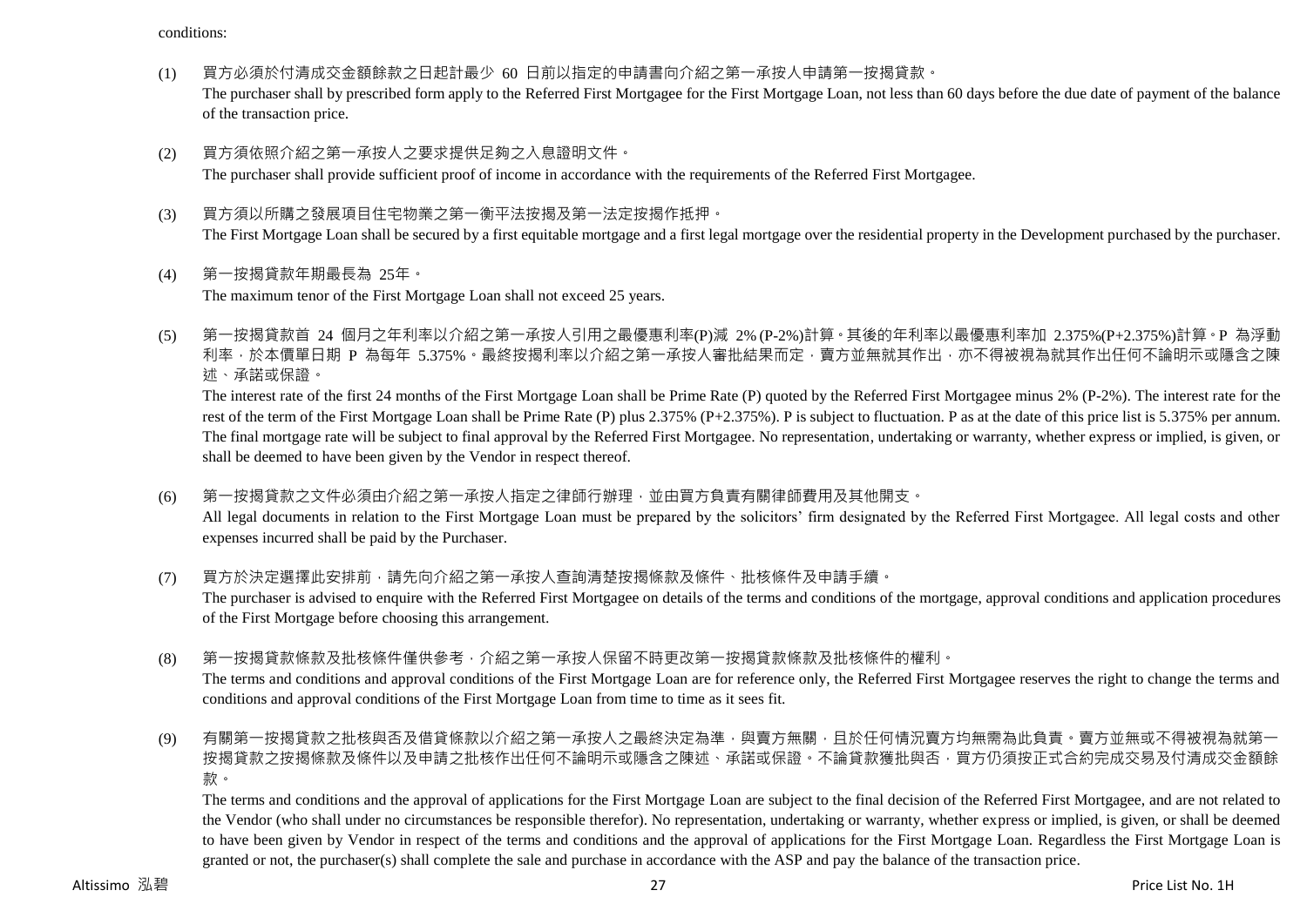(c) 「成交金額 30%第二按揭」 "Second Mortgage for 30% of the transaction price"

# **只適用於第(4)(i)(C1)段之付款計劃。**

#### **Only applicable to the payment plans under paragraphs (4)(i)(C1).**

買方可向賣方介紹之財務機構或賣方指定的其它公司(「介紹之第二承按人」) 申請最高達成交額之 30%之第二按揭,基本條款如下:

The Purchaser may apply to the financial institution referred by the Vendor or any other company designated by the Vendor (the "Referred Second Mortgagee") for second mortgage with a maximum loan amount equivalent to 30% of the Transaction Price (the "Second Mortgage"). The Second Mortgage and its application are subject to the following terms and conditions:

- (1) 買方必須於付清成交金額餘款之日起計最少 60 日前以指定的申請書向介紹之第二承按人申請按揭貸款。 The purchaser(s) shall by prescribed form apply to the Referred Second Mortgagee for mortgage loan, not less than 60 days before the due date of payment of the balance of the transaction price.
- (2) 買方須依照介紹之第二承按人之要求提供足夠之入息證明文件。

The purchaser shall provide sufficient proof of income in accordance with the requirements of the Referred Second Mortgagee.

(3) 第二按揭貸款年期最長為 25 年或與第一按揭貸款同等年期,以較短者為準

The maximum tenor of second mortgage loan shall be 25 years or the same tenor of first mortgage loan, whichever is the shorter.

(4) 第二按揭首 24 個月之年利率以介紹之第二承按人引用之最優惠利率(P)減 2.75% (P-2.75%)計算。其後的年利率以最優惠利率計算。P 為浮動利率,於本價 單日期 P 為每年 5.375%。最終按揭利率以介紹之第<sup>一</sup>承按人審批結果而定,賣方並無就其作出,亦不得被視為就其作出任何不論明示或隱含之陳述、承諾 或保證。

The interest rate of the first 24 months of the Second Mortgage shall be Prime Rate (P) quoted by the Referred Second Mortgagee minus 2.75% (P-2.75%). The interest rate for the rest of the term of the Second Mortgage shall be Prime Rate (P). P is subject to fluctuation. P as at the date of this price list is 5.375% per annum. The final mortgage rate will be subject to final approval by the Referred Second Mortgagee. No representation, undertaking or warranty, whether express or implied, is given, or shall be deemed to have been given by the Vendor in respect thereof.

- (5) 第二按揭貸款最高金額為成交金額的 30%,惟第一按揭貸款及第二按揭貸款總金額不可超過成交金額或有關住宅物業的估價 (以較低者為準) 的 80%。 The maximum second mortgage loan amount shall be 30% of the transaction price, but the total amount of the first mortgage loan and the second mortgage loan together shall not exceed 80% of the transaction price or the valuation of the relevant residential property, whichever is the lower.
- (6) 第一按揭貸款銀行須為介紹之第二承按人所指定之銀行,買方並須首先得到該銀行書面同意辦理第二按揭貸款。 The first mortgagee bank shall be one which is nominated by the Referred Second Mortgagee. The purchaser(s) shall obtain the prior written consent from the first mortgagee bank for the application of second mortgage loan.
- (7) 第一按揭貸款及第二按揭貸款申請將由有關承按機構獨立處理。 The applications for first mortgage loan and the second mortgage loan will be processed by the relevant mortgagees independently.
- (8) 所有第二按揭貸款及其相關擔保之法律文件必須由介紹之第二承按人指定律師行辦理,買方及其擔保人(如有) 須支付所有第二按揭貸款及其擔保相關之律師 費及雜費。

All legal documents of the second mortgage loan and its related guarantee shall be handled by the solicitors designated by the Referred Second Mortgagee and all legal costs and disbursement relating thereto shall be borne by the purchaser(s) and his/her/their guarantor(s) (if any).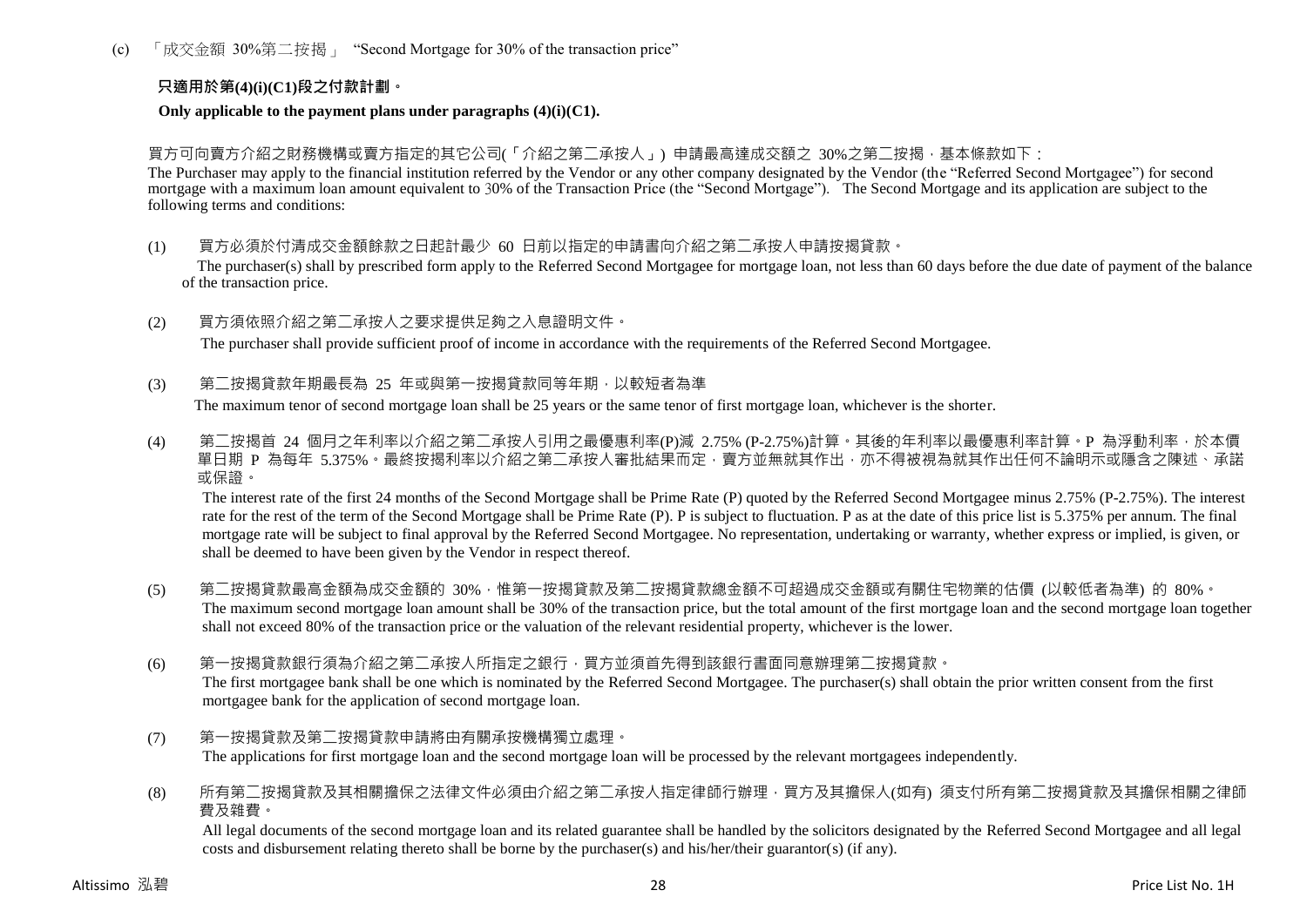(9) 第二按揭貸款批出與否及其條款,介紹之第二承按人有最終決定權,其決定與賣方無關,賣方亦無需為此負責。不論貸款獲批與否,買方仍須按正式合約完 成交易及付清 成交金額餘款。

The approval or disapproval of the second mortgage loan and terms thereof are subject to the final decision of the Referred Second Mortgagee. The decision is not related to the vendor and the vendor shall not be responsible therefor. Regardless the loan is granted or not, the purchaser(s) shall complete the sale and purchase in accordance with the ASP and pay the balance of the transaction price.

- (10) 第二按揭貸款受其他條款及細則約束。 The second mortgage loan is subject to other terms and conditions.
- (d) 優先邀請認購住宅車位 The Benefit of "Car Parking Space Purchase Priority"

簽署臨時合約以購買下表所列任何一個住宅物業的買方將於賣方首次發售發展項目的住客停車位 (各稱「住客停車位」) 時獲賣方優先邀請申請認購 (受制於合約)一 個住客停車位。若買方購買多於一個下表所列的住宅物業(不論透過一份或多於一份臨時合約),買方最多可申請認購等同於買方所購買下表所列的住宅物業之數目之住 客停車位。可供認購的住客停車位的位置、售價及銷售詳情將由賣方全權酌情決定,並容後公佈。如賣方接納上述買方按激請函中特定的時限內作出的申請,則出售 相關住客停車位的前提是上述買方須於邀請函中特定的時限內簽署相關住客停車位的臨時買賣合約。倘若上述買方未有於該特定的時限內作出申請及/或簽署相關住客 停車位的臨時買賣合約,上述買方將被視為放棄本優惠論。此優惠受相關交易文件中的條款及條件約束。所有住客停車位之出售均會按發展項目的預售樓花同意書(如 適用)的規定進行。本優惠只屬上述購買下表所列任何住宅物業之買方個人所有,不可轉讓及不可兌現為現金或任何其他優惠。

The purchaser who enters into a preliminary agreement for sale and purchase to purchase any one of the residential properties listed in the table below will, upon the first launch of sale of the residential parking spaces (each of which a "Residential Parking Space") in the development by the vendor, enjoy the benefit of being first invited to apply for the purchase (subject to contract) of ONE (1) Residential Parking Space. If the purchaser purchases more than one of the residential properties listed in the table below, the maximum number of Residential Parking Spaces that the said purchaser is entitled to apply for purchase shall be equal to the number of residential properties listed in the table below so purchased by the purchaser. Location of the Residential Parking Space(s) made available for such sale, its/their price(s) and the details of such sale will be determined by the vendor at its sole and absolute discretion and will be announced later. If the vendor accepts an application made by the said purchaser within the time prescribed by the invitation, the sale of the Residential Parking Space(s) concerned will then be subject to the signing of the relevant preliminary agreement(s) for sale and purchase by the said purchaser within the time limit prescribed in the invitation. If the said purchaser fails to make an application and/or sign the preliminary agreement(s) for sale and purchase of the Residential Parking Space(s) concerned within such prescribed time limit, he/she will be deemed to have given up this benefit. This benefit is subject to the terms and conditions of the relevant transaction documents. The sale of all Residential Parking Space(s) will be carried out in accordance with the conditions of the pre-sale consent of the development (if applicable). This benefit is personal to the said purchaser of the residential property(ies) listed in the table below and is non-transferable and cannot be redeemed for cash or any other benefit.

| 大廈名稱 Block Name | 樓層 Floor                                      | 單位 Unit |
|-----------------|-----------------------------------------------|---------|
| 第2座 Tower 2     | 15, 12, 11, 10, 9, 2, 1                       |         |
|                 | 10, 9, 8, 7, 6, 5, 3, 2, 1<br>16, 15, 12, 11, |         |

#### (iv) **誰人負責支付買賣該發展項目中的指明住宅物業的有關律師費及印花稅**

**Who is liable to pay the solicitors' fees and stamp duty in connection with the sale and purchase of a specified residential property in the Development**

(a) 如買方選用賣方代表律師處理買賣合約、按揭及轉讓契,賣方同意支付買賣合約及轉讓契兩項法律文件之律師費用。如買方選擇另聘代表律師處理買賣合約、按揭及轉 讓契,買方及賣方須各自負責有關買賣合約及轉讓契兩項法律文件之律師費用。

If the purchaser appoints the vendor's solicitors to handle the agreement for sale and purchase, mortgage and assignment, the vendor agrees to bear the legal cost of the agreement for sale and purchase and the assignment. If the purchaser chooses to instruct his own solicitors to handle the agreement for sale and purchase, mortgage or assignment, each of the vendor and purchaser shall pay his own solicitors' legal fees in respect of the agreement for sale and purchase and the assignment.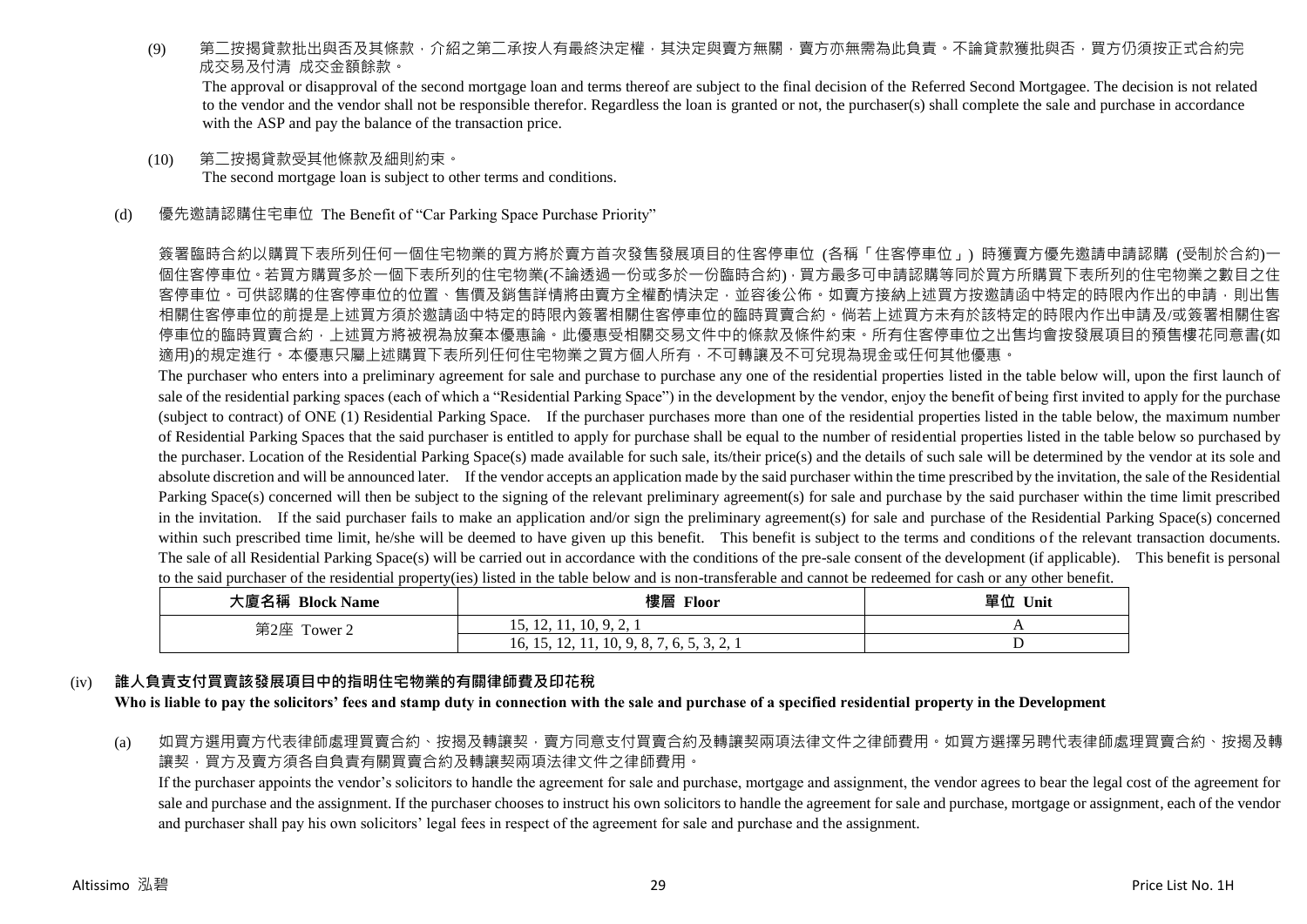(b) 買方須支付一概有關臨時買賣合約、買賣合約及轉讓契的印花稅(包括但不限於任何買方提名書或轉售(如有)的印花稅、額外印花稅、買家印花稅及任何與過期繳付任何 印花稅有關的罰款、利息及附加費等)。

All stamp duties on the preliminary agreement for sale and purchase, the agreement for sale and purchase and the assignment (including without limitation any stamp duty on, if any, nomination or sub-sale, any special stamp duty, any buyer's stamp duty and any penalty, interest and surcharge, etc. for late payment of any stamp duty) will be borne by the purchaser.

#### (v) **買方須爲就買賣該發展項目中的指明住宅物業簽立任何文件而支付的費用**

**Any charges that are payable by a purchaser for execution of any document in relation to the sale and purchase of a specified residential property in the Development**

有關其他法律文件之律師費如:附加合約、買方提名書、有關樓宇交易之批地文件、大廈公契及其他樓契之核證費、查冊費、註冊費、圖則費及其他實際支出等等,均由買 方負責,一切有關按揭及其他費用均由買方負責。

All legal costs and charges in relation to other legal documents such as supplemental agreement, nomination, certifying fee for Government Lease, deed of mutual covenant and all other title documents, search fee, registration fee, plan fee and all other disbursements shall be borne by the purchaser. The purchase) shall also pay and bear the legal costs and disbursements in respect of any mortgage.

### 備註: 買方如因任何原因需更改支付條款,必須得賣方事先同意,並須向賣方繳付\$7,500 不可退還手續費及自付全部相關額外費用。

Remark: If a Purchaser would like to change the payment terms for whatever reasons, the prior consent of the Vendor must be obtained and a non-refundable administrative fee of \$7,500 shall be payable by the Purchaser to the Vendor and the Purchaser shall bear all related extra expenses.

#### (5) **賣方已委任地產代理在發展項目中的指明住宅物業的出售過程中行事:**

**The vendor has appointed estate agents to act in the sale of any specified residential property in the Development:**

賣方委任的代理: Agents appointed by the vendor:

中原地產代理有限公司 Centaline Property Agency Limited

美聯物業代理有限公司 Midland Realty International Limited

利嘉閣地產有限公司 Ricacorp Properties Limited

香港置業(地產代理)有限公司 Hong Kong Property Services (Agency) Limited

世紀 21 集團有限公司及旗下特許經營商 Century 21 Group Limited and Franchisees

云房網絡(香港)代理有限公司 Qfang Network (HongKong) Agency Limited